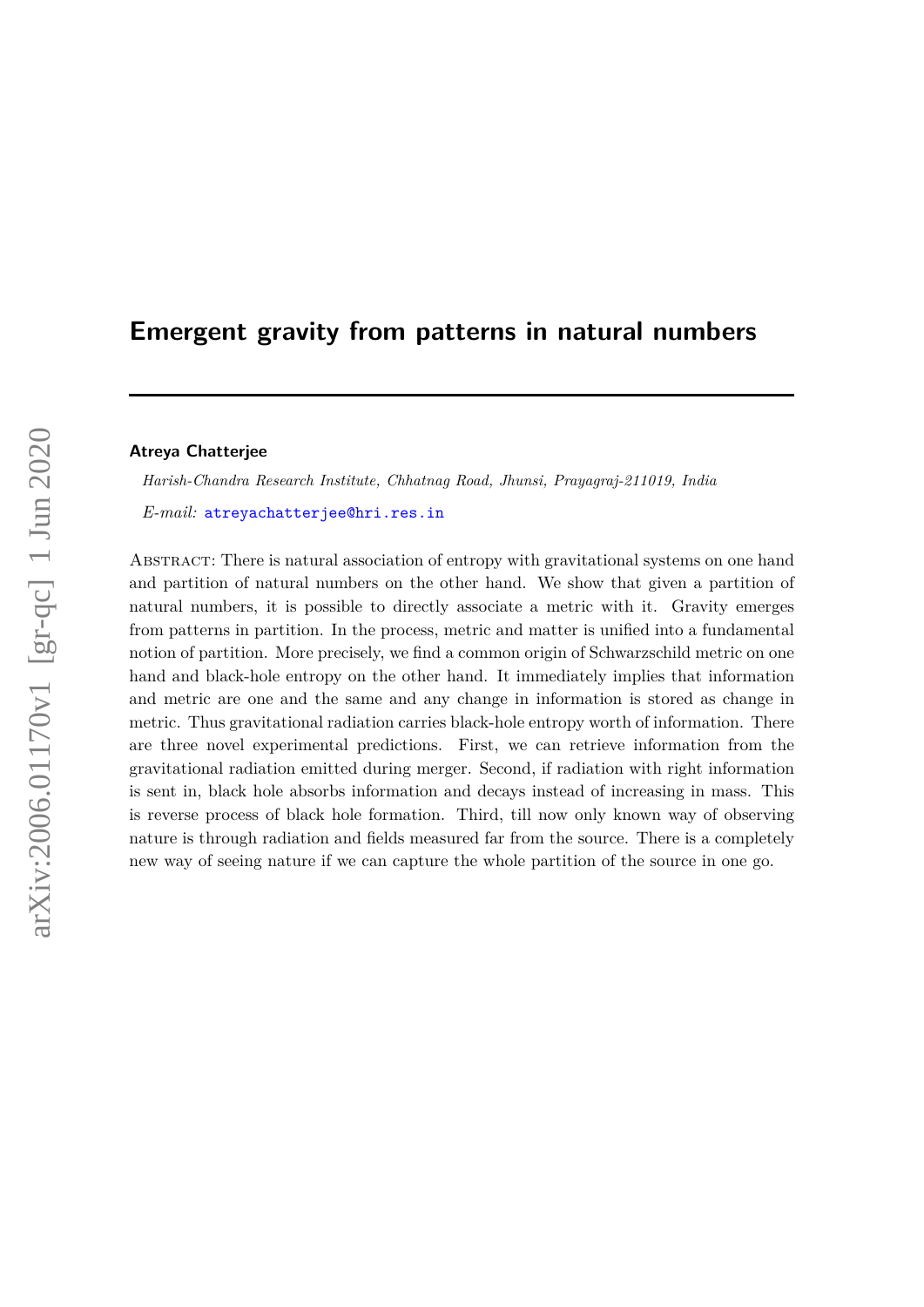#### **Contents**

| 1 Motivation             | $\mathbf{1}$     |
|--------------------------|------------------|
| 2 Introduction           | $\bf{3}$         |
| 3 Outline                | $\boldsymbol{6}$ |
| 4 Partition              | $\overline{7}$   |
| 5 Partition Merger       | 10               |
| 6 Emergent Metric        | 16               |
| 7 Lorentz transformation | 19               |
| 8 Observables            | 24               |
| 9 Conclusion             | 27               |

#### <span id="page-1-0"></span>**1 Motivation**

Emergent gravity means two things in this work. First it means equations of gravity are emergent. It is more useful to call this emergent causality as defined below. Second it means metric and matter emerge from some fundamental degrees of freedom. In other words, unification of metric and matter. There are other attempts at emergent gravity for example using Bose-Einstein condensates [\[1,](#page-30-0) [2\]](#page-30-1), entropic gravity [\[3–](#page-30-2)[5\]](#page-30-3), non-commutative geometry  $[6, 7]$  $[6, 7]$  $[6, 7]$ , quantum computation  $[8]$ , matrix models  $[9]$ , holographic models  $[10-13]$  $[10-13]$ and many other models [\[14–](#page-31-6)[16\]](#page-31-7). This work is different from all other models as this is the first example of emergent causality.

Causality ensures that events on one time-slice is completely determined by events on another time-slice. At the heart of causality lies differential equations which relate data on two slices. So by *causality* we mean *a system described by differential equation*. This is much weaker than lightcone causality. There are at least two handicaps with causality. One it requires choice of initial and boundary condition from outside [\[17–](#page-31-8)[20\]](#page-31-9). Second, space of theory where differential equations live is *separate* and *independent* from the phase space. Space of theory reads coordinates of phase space as input, processes them and returns new coordinates to the phase space. As a result, it requires storing, processing and carrying forward information from one slice to another. For example, be it a classical trajectory or some quantum process, for all practical purposes we work with finite precision. But how does nature process and keep track of large (infinite) number of decimal places? Not only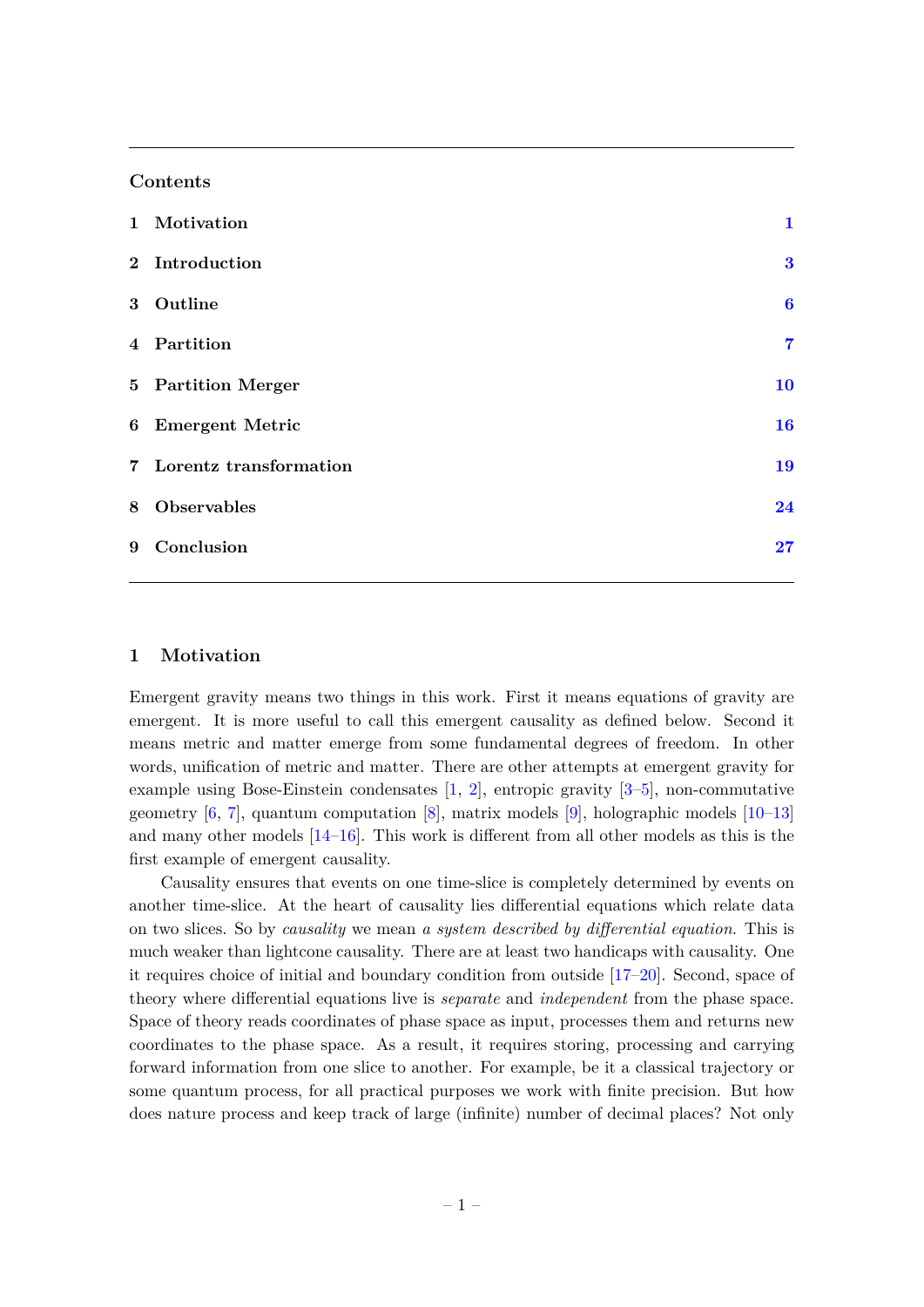that but also the processes (eg. Feynman diagrams) are infinitely numerous. In quantum gravity it is expected that information is not just a label, but is one and the same as spacetime. Above problem boils down to how information encoded in numbers (input and output of theory) appear as physical space and time (phase space)? We see spacetime and not numbers. *Independence* means that phase space does not restrict the space of theory. For example, there could have been other consistent gravity, like higher curvature gravity describing our spacetime. It is difficult to argue whether these handicaps are problem or not but it appears to be inefficient.

Weaker definition of causality results in stronger definition of its complement. By *emergent causality* we mean a system which is not governed by differential equation. Patterns emerge only over some scale. One classic example is distribution of primes. Given *n th* prime, there is no formula which land us exactly on the next prime but there are formulas which take us close to the next prime. So pattern is emergent. *n th* prime has some but not all information about other primes. However the system is deterministic as one can list all the primes using the definition. Such a system is free from both the handicap. There is no choice in the initial condition. For example, the first prime is built into the definition of the primes. Second, emergent pattern in density of primes is also invisibly built into the definition of primes. Space of theory is integrated into the phase space.

Equations of motions in physics relate field to its source. Einstein's equations relate metric to energy-momentum tensor. However it is still a step away from unification because energy-momentum tensor and metric have independent definition. A system having emergent causality is not governed by equations of motion. Thus such a system must relate metric and stress-tensor in a more fundamental way. Presumably metric and matter will be unified into one quantity which can be interpreted either way depending on the way we see it. We will call this *emergent matter* and *emergent spacetime*. There is another intuitive way to see this. If fundamentally matter is nothing but information associated with its blackhole entropy. Then spacetime and information must be one and the same in quantum gravity implies that metric and matter must be unified. Things will become clearer as we proceed.

In physics, main source of difficulty lies in handling interaction. One main motivation behind this approach is that emergent patterns have inherent interactions. For example, a prime has some some influence over distribution of other primes. Somehow primes interact with each other. Exact reasons are difficult to know. Natural numbers is the simplest place where emergent patterns can be found. Underlying reasons are often difficult to know. Similarly, we find emergent patterns in nature, like gravity. Underlying fundamental laws are difficult to discover. Goal is to directly map patterns in sequences of natural numbers to patterns in nature. Then claim that underlying degrees of freedom in nature is same as the sequence of natural numbers. Figure [\(1\)](#page-3-1) illustrates the idea.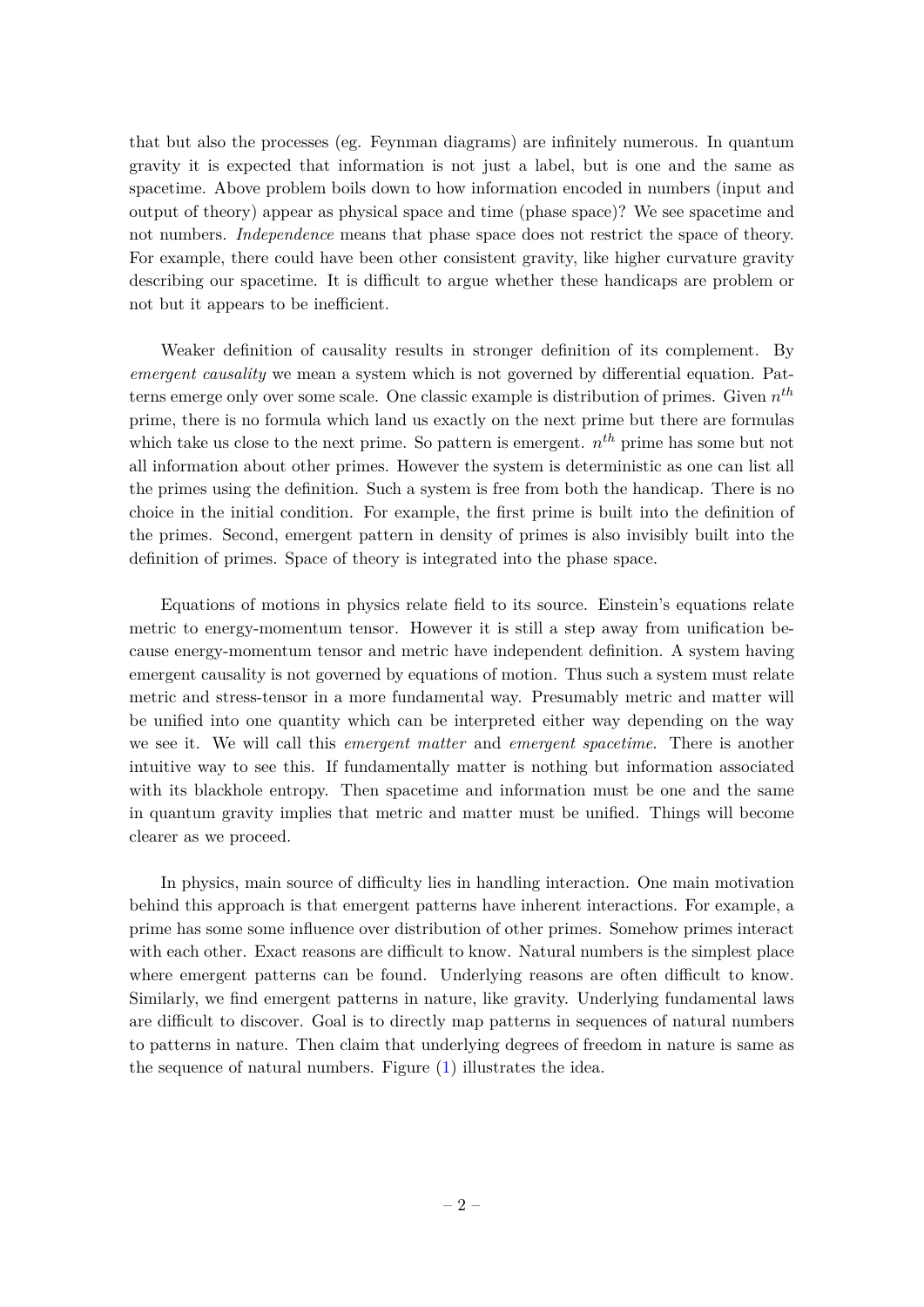

<span id="page-3-1"></span>**Figure 1.** Above illustration describes the motivation. Goal is to directly map patterns in sequences of natural numbers to patterns in nature like gravity. Then claim that underlying degrees of freedom in nature is same as the sequence of natural numbers.

## <span id="page-3-0"></span>**2 Introduction**

Given a configuration of black holes, there is a natural definition of entropy. On the other hand, given a sequence of natural numbers, using partition one can define entropy. Since entropy is so naturally connected with the two fields, we explore the following question in this paper. Given a sequence of natural numbers and partition, is there a direct way to get an emergent metric? Figure [\(2\)](#page-4-0) shows the idea.

Partition is the number of different ways of expressing a natural number as sum of smaller natural numbers. Consider following partitions

$$
P{2} = {2}, {1, 1}
$$
  

$$
P{3} = {3}, {2, 1}, {1, 1, 1}
$$

One can think of these as degeneracy.  $\{2\}, \{1, 1\}$  will be called *parts* and their set  $P\{2\}$  $\{\{2\},\{1,1\}\}\$  will be called *partition*. We will use the terms partition and degeneracy interchangeably. Number of parts will be denoted by  $P(n) = |P{n}|$ . Now imagine combining  $P{2}$ *, P*{3} to form

$$
P{5} = { {5}, {4, 1}, {3, 2}, {3, 1, 1}, {2, 2, 1}, {2, 1, 1, 1}, {1, 1, 1, 1, 1} }
$$

One part each from  $P{2}$  and  $P{3}$  combine (denoted by  $\bullet$ ) to form a part of  $P{5}$ .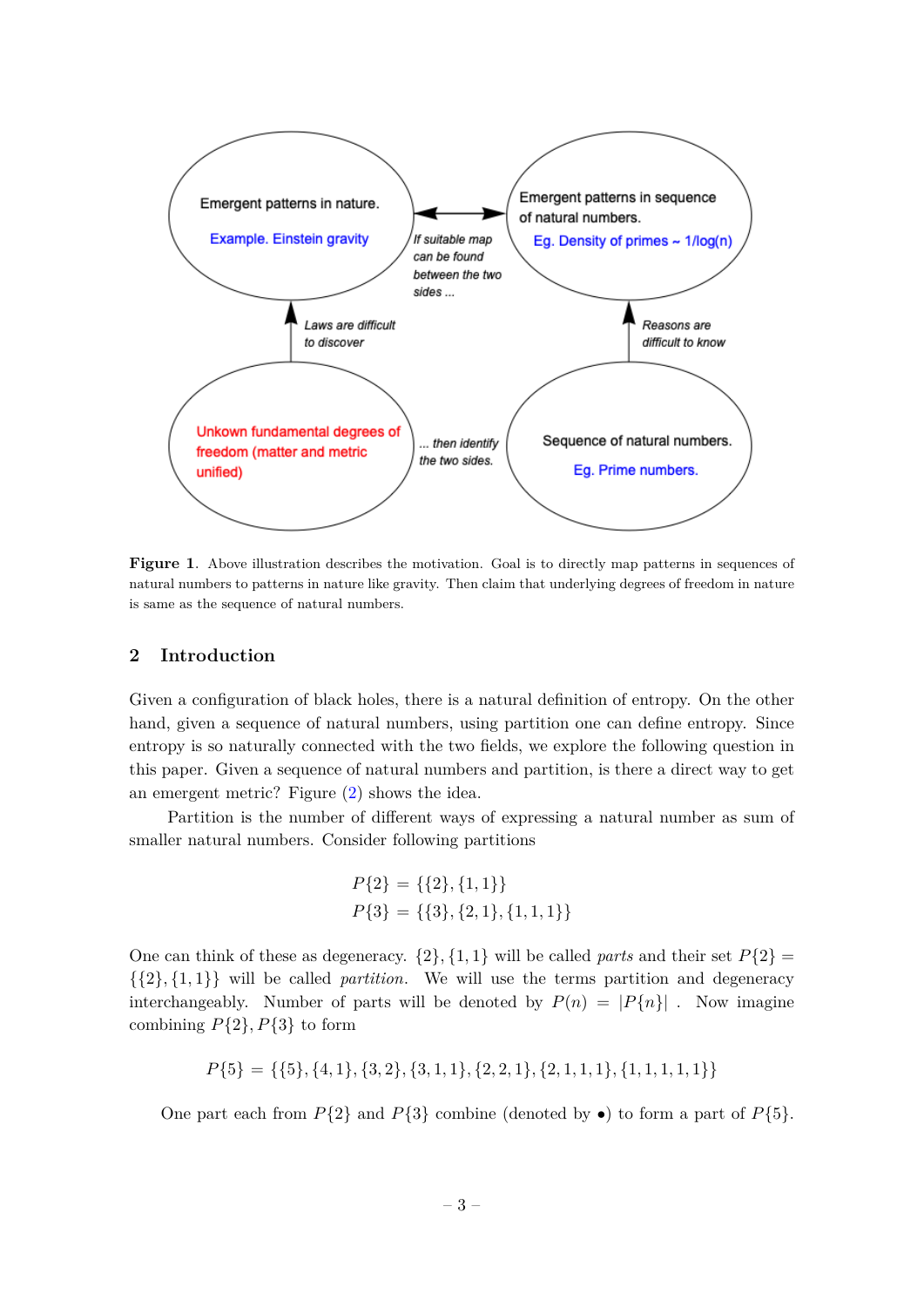

<span id="page-4-0"></span>**Figure 2**. Since there is natural association of entropy and temperature with gravitational systems on one hand and partition of natural numbers on the other hand. Above illustration asks whether given a partition of sequence of natural numbers, is it possible to associate a metric with it?

For example, some of them are

<span id="page-4-1"></span>
$$
\{2\} \bullet \{3\} \to \{5\} \tag{2.1}
$$

$$
\{2\} \bullet \{3\} \to \{3, 2\} \tag{2.2}
$$

$$
\{2\} \bullet \{2, 1\} \to \{4, 1\} \tag{2.3}
$$

$$
\{2\} \bullet \{2, 1\} \to \{3, 2\}
$$

$$
\{2\} \bullet \{2, 1\} \to \{2, 2, 1\} \tag{2.4}
$$

 $(2.1), (2.2), (2.3)$  $(2.1), (2.2), (2.3)$  $(2.1), (2.2), (2.3)$  $(2.1), (2.2), (2.3)$  $(2.1), (2.2), (2.3)$  and  $(2.4)$  are like three-point, four-point, five-point and six-point interaction respectively as illustrated in figure [\(3\)](#page-5-0). This naive way of combining  $P\{2\}$  and  $P{3}$  almost produces  $P{5}$  except some over-counting. Given  $P{n}$  or  $P(n)$ , although there are formula which take close to  $P{n+1}$  or  $P(n+1)$ , only way to get the exact result is to use the definition of partition. We will use the term *interaction* for combination of parts and *merger* for combination of partition.

When two separate systems merge into one, these interactions take place at the microscopic level. We wish to arrange the merger

$$
P{2} \bullet P{3} \rightarrow \dots \rightarrow P{2,3,n} \rightarrow \dots \rightarrow P{5}
$$

into a series of intermediate steps labelled by *distance n* such that for  $P\{2, 3, n = \infty\}$  $P{2} \bullet P{3}$  (two systems are completely separate) and  $P{2, 3, n = 0} = P{5}$  (systems have completely merged). *n* is a measure of oneness which defines distance from complete merger. This distance emerging from interacting system defines a manifold. This is one of the main themes of the project. Interactions are fundamental from which spacetime emerges. This is opposite of treating spacetime as given and interactions happening in it. All the above discussion can be summed up as the principle of emergent causality.

Two of the sharpest predictions of the model is on information paradox $[21-23]$  $[21-23]$ . While holography[\[12\]](#page-31-12), soft theorems[\[24,](#page-31-13) [25\]](#page-31-14) and other tools [\[26–](#page-31-15)[30\]](#page-32-0) have shed light on the paradox and microstates of some black holes have also been counted [\[31,](#page-32-1) [32\]](#page-32-2), but puzzle is still far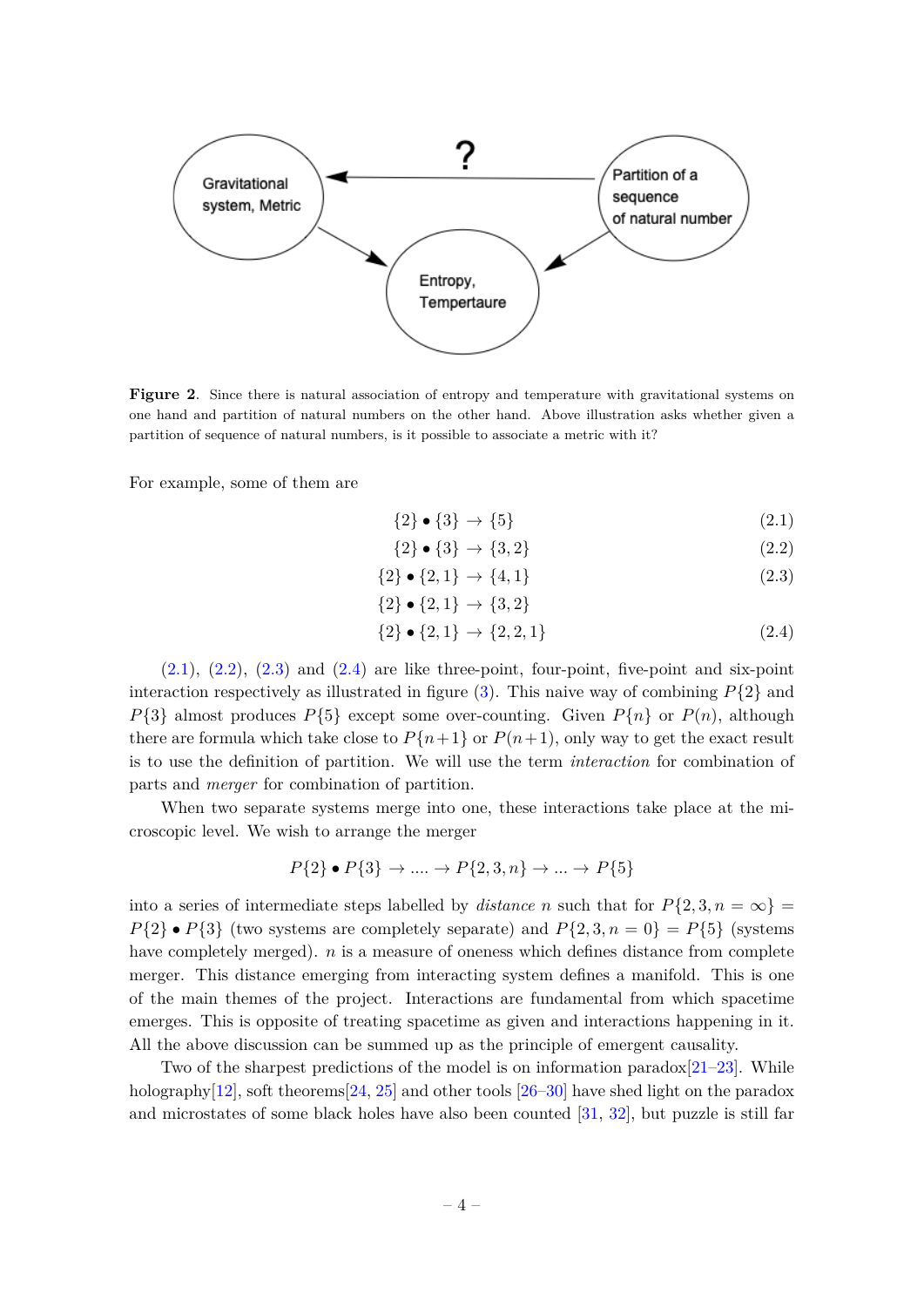

<span id="page-5-0"></span>Figure 3. (A), (B), (C) and (D) illustrate three-point, four-point, five-point and six-point interactions described in  $(2.1),(2.2),(2.3)$  $(2.1),(2.2),(2.3)$  $(2.1),(2.2),(2.3)$  $(2.1),(2.2),(2.3)$  $(2.1),(2.2),(2.3)$  and  $(2.4)$  respectively.

from being solved. When two black holes merge, gravitational radiation carry information. At least soft part of the radiation is known to carry some information [\[33\]](#page-32-3). At the same time, Hawking radiation is also expected to carry information. This results in ambiguity. Does gravitational radiation and Hawking radiation, which are of classical and quantum origin respectively, both carry information, how much and what exactly is the information? This model predicts that gravitational radiation carries black-hole entropy worth of information. Secondly, we know that Hawking radiation is a result of difference in vacuum due to curved background. Energy conservation says that energy must drain out of black hole but the mechanism is still not known [\[34,](#page-32-4) [35\]](#page-32-5). This model suggests a clear picture of the mechanism. Another immediate question might be how does this relate to holography and stringy microstates of black hole? Please refer to the conclusion section for comments on this issue.

In an upcoming up paper we will give two experimentally verifiable predictions. Correction to Schwarzschild metric and gravitational radiation. Once measured it will let us retrieve information released during merger up-to  $O(G^3)$ .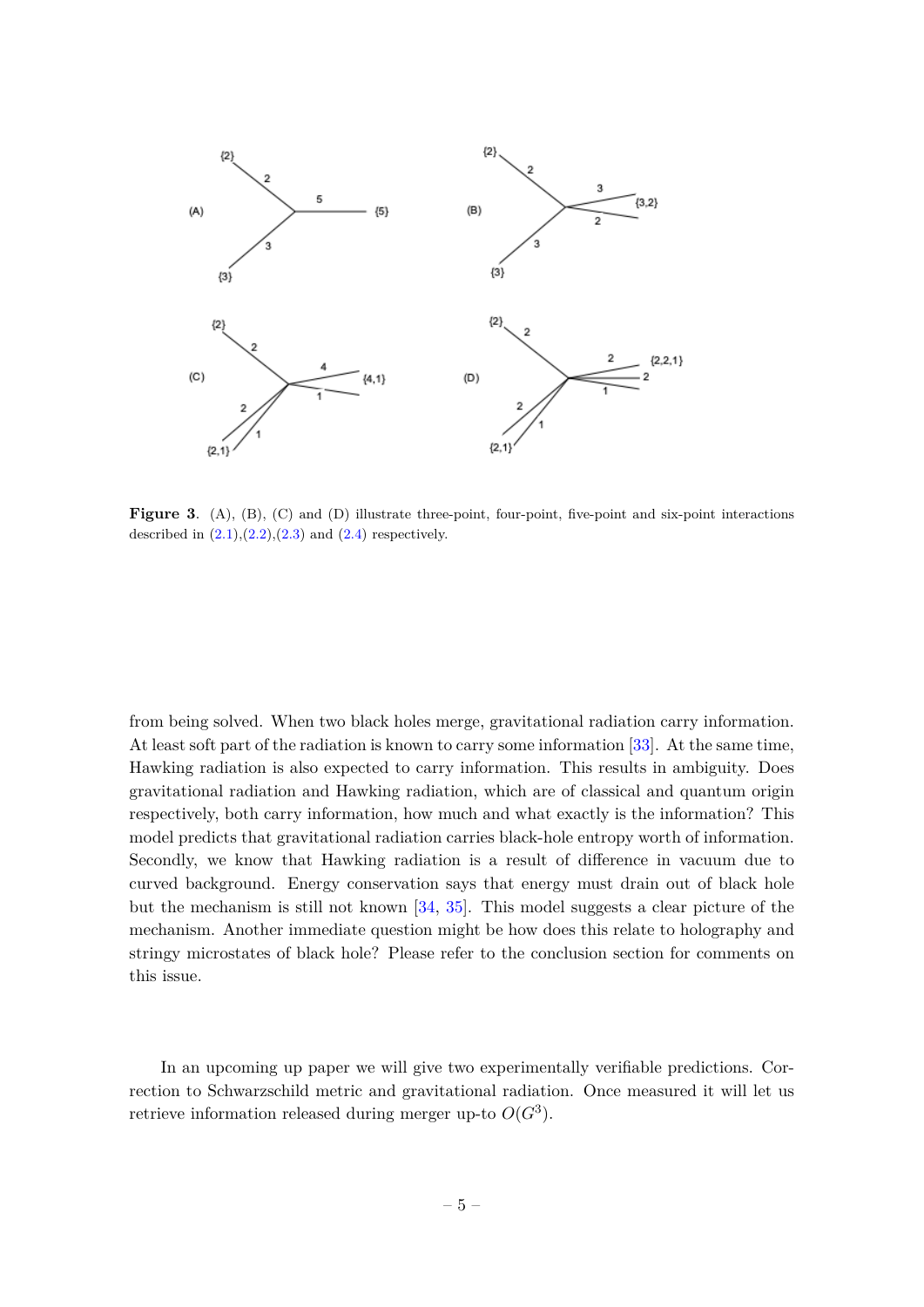# <span id="page-6-0"></span>**3 Outline**

Now we state the outline of the project. We postulate that black hole of mass  $M \in \mathbb{N}$ is described by  $P\{M^2, w\}$  (partition of  $M^2$  with weight *w*) as defined in section [\(4\)](#page-7-0). We also calculate asymptotes of such a partition. Merger of two black holes of mass *M* and *m* to form a black hole of mass  $M + m$  is then given by merger of the partitions

<span id="page-6-1"></span>
$$
P{M^2, w} \bullet P{m^2, w} \rightarrow ... \rightarrow P{M^2, m^2, w, n} \rightarrow ... \rightarrow P{(M+m)^2, w}(3.1)
$$

When the two black holes are far away  $(n = \infty)$  total degeneracy is  $P\{M^2, w\}$ .  $P{m^2, w}$ . Finally when the black holes have merged, degeneracy is  $P{(M+m)^2, w}$ and  $n = 0$ . Intermediate state when the two black holes are at distance *n* is denoted by  $P\{M^2, m^2, w, n\}$ . This is the physical meaning of  $(3.1)$ . When separation *n* between two black holes is much larger than their Schwarzschild radius then the leading effect of merger is given by the motion of one black hole in the background due to the other. To find metric it is necessary to switch off the gravitational field of one of them. That is taking test particle limit. It is done by taking *m* small enough such that  $P{m^2, w} \sim 1$ . The process is then given by

$$
P\{M^{2}, w\} \to \dots \to P\{M^{2}, m^{2}, w, n\} \to \dots \to P\{(M+m)^{2}, w\}
$$

Note that  $P\{(M+m)^2, w\} >> P\{M^2, w\}$  even if  $P\{m^2, w\} \sim 1$ . In the regime where  $n >> GM >> Gm$  the leading effect of merger is then given by geodesic motion of test black hole in the background due to other black hole. We give prescription for the intermediate state  $P\{M^2, m^2, w, n\}$  in section [\(5\)](#page-10-0). From geodesic motion one can derive metric. We show that with this prescription, the merger is identical to a particle falling in Schwarzschild metric in section  $(6)$ .

In section [\(7\)](#page-19-0) we show that Lorentz transformation is isomorphic to transformation under which local information remain invariant. This is necessary to prove some of the assumptions used in earlier sections. We find parts corresponding to the intermediate states in section [\(8\)](#page-24-0). These are the observables. We conclude the paper with the results, experimental predictions and future projects in section [\(9\)](#page-27-0).

The reader might be wondering how come merger of degeneracy of black holes describe interaction even when the separation is much larger than their Schwarzschild radius. Usual picture in physics is the following. Region inside the event horizon is believed to be black hole. That is degeneracy of black hole are localized close to the singularity or atmost delocalized upto the horizon.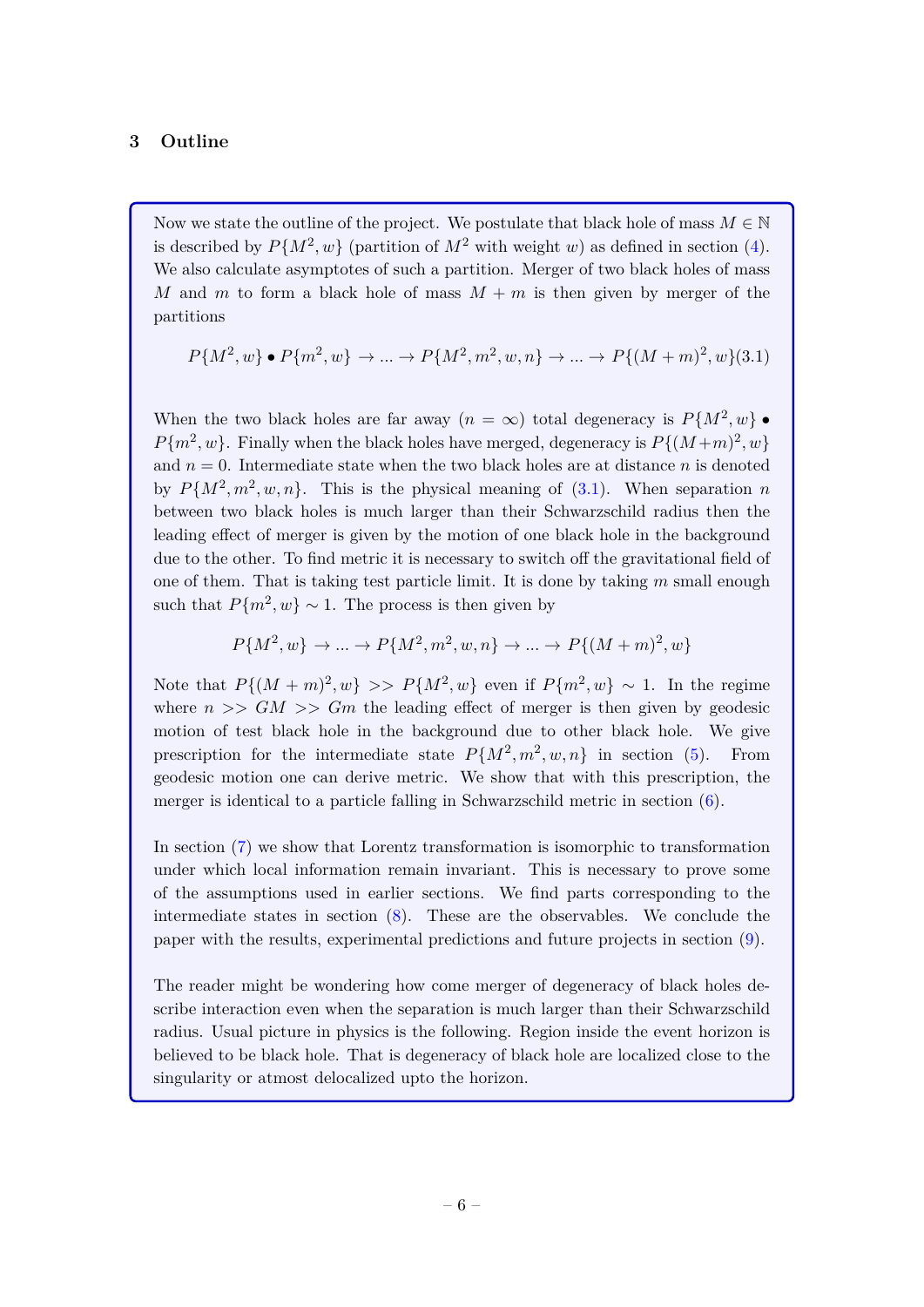This matter content inside horizon then sources metric field according to Einstein equation. Metric field then interacts with far away black hole. So only when black holes are closer than the Schwarzschild radius that interaction can possibly be described by the merger of degeneracy. By the end of section [\(6\)](#page-16-0) it becomes clear that the postulate is only partially stated. Black hole and spacetime metric are not two different objects. They are one and the same. They are unified and replaced by the concept of partiton  $P\{M^2, w\}$ . We call this blackhole-space.

*This is the limitation of presenting as postulate. As the corresponding concept in physics is developed only after the full understanding. However for the sake of some clarity this is approximate chart of the project. These boxed comments give physical intuitions. It is helpful to develop physical intuition parallely. But if one feels uneasy then one may choose to ignore the boxes in the first pass. At the end of section* [\(6\)](#page-16-0) *when the map to physics is eshtablished then one can come back and read these comments.*

## <span id="page-7-0"></span>**4 Partition**

We consider the following sequence  $\{m^2 : m \in \mathbb{N}\} = \{1, 4, 9, 16, 25, ...\}$ . Define weighted partition  $P{m^2, w}$  with given weight  $w \in \mathbb{N}$  as the following. Suppose a part is

$$
m^2 = \sum_i^j k_i m_i^2
$$

then include  $W = w^{\sum_{i}^{j} k_i}$  copies of the part in the partition. For example

$$
9 = 1 \times 9 = 2 \times 4 + 1 \times 1 = 1 \times 4 + 5 \times 1 = 9 \times 1
$$
  
\n
$$
P\{9, w\} = \left\{ \underbrace{\{9\}, ..., \{9\}, \{4, 4, 1\}, ..., \{4, 4, 1\},}_{w^{1}} \left\{ \underbrace{4, \underbrace{1, ..., 1}_{5}\right\}, ..., \left\{4, \underbrace{1, ..., 1}_{5}\right\}, \underbrace{\{1, ..., 1\}}_{w^{1+5}} \left\{ \underbrace{1, ..., 1}_{w^{9}} \right\} \right\}
$$
  
\n
$$
P(9, w) = w^{1} + w^{2+1} + w^{1+5} + w^{9}
$$

 $P(9, w = 10) = 10 + 10^3 + 10^6 + 10^9 = 1001001010$ 

Generating function of the above partition is

$$
Z = \prod_{m^2} \frac{1}{1 - wz^{m^2}}\tag{4.1}
$$

First thing to study about a partition is its asymptotic expansion. Asymptotic behavior is calculated as following.

$$
Z(z) = \sum_{m \ge 0} P(m) z^m = \prod_{m \ge 1} \frac{1}{1 - wz^{m^2}}
$$
(4.2)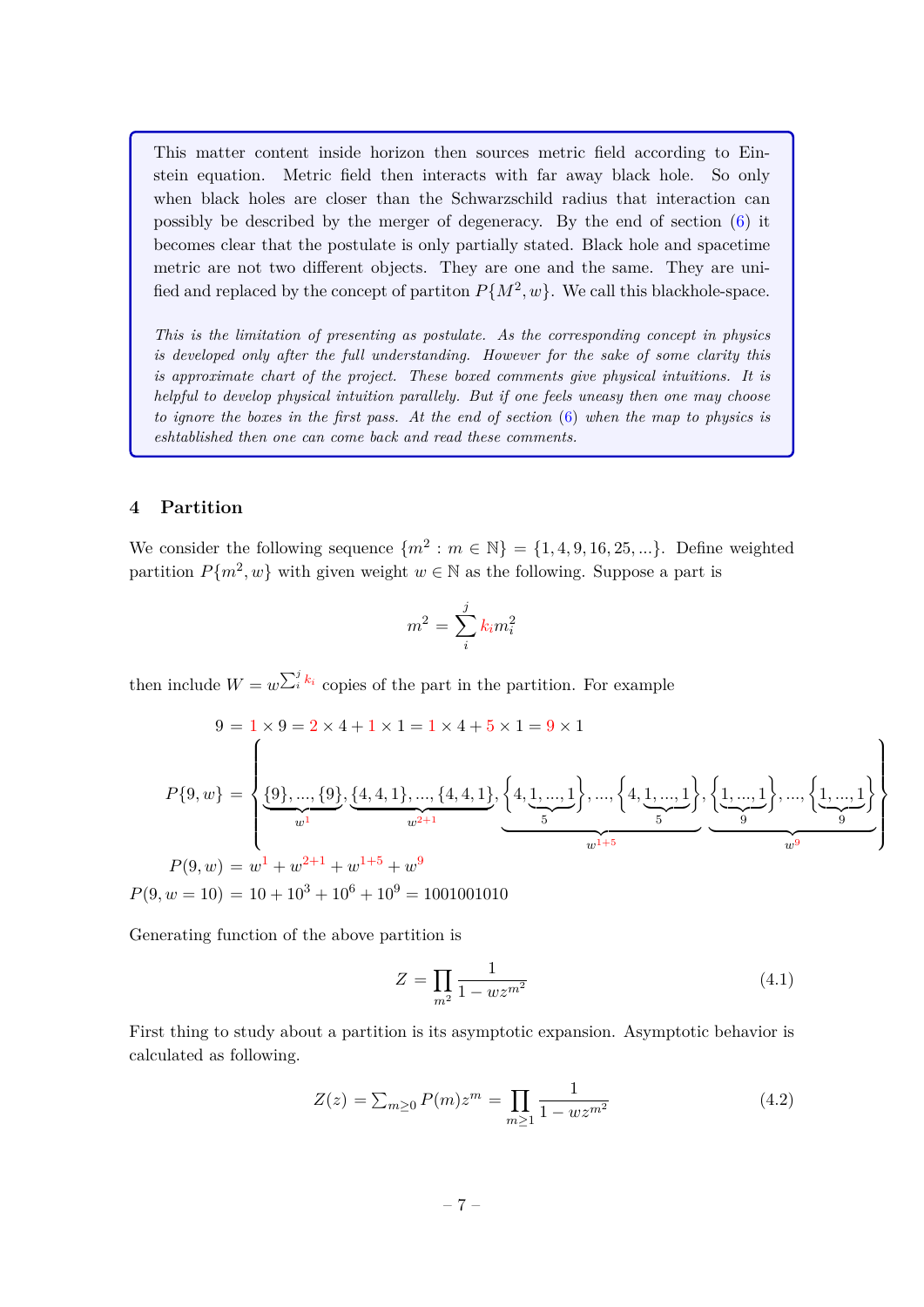Steps of the proof follows [OEIS-A006906.](https://oeis.org/A006906/a006906.txt) Product is well-defined for |*z*| *<* 1 except for poles at  $z_{k^2} = w^{-1/k^2} \alpha_{k^2}$  where  $\alpha_{k^2}$  are the  $(k^2)^{th}$  roots of unity. Coefficient  $P(m^2)$  of  $z^{m^2}$ can be calculated by taking contour integral around  $z = 0$ .

$$
P\left(m^{2}\right) = \frac{1}{2\pi i} \oint \frac{Z(z)}{z^{m^{2}+1}} = \frac{1}{2\pi i} \oint \prod_{n \geq 1} \frac{dz}{\left(z^{m^{2}+1}\right)\left(1 - wz^{n^{2}}\right)}
$$

Depending on the radius of contour, integral will pick up poles. Taking circular contour, first set of poles appear at radius  $|z| = w^{-1}$ . This will give the leading contribution to the contour integral. Next set of poles appear at  $|z| = w^{-1/4}$ .

$$
P(m^{2}) = \frac{1}{2\pi i} \oint_{|Z|} \frac{Z(z)dz}{(z^{m^{2}+1})} - R(w^{-1})
$$

As we will see, residue  $R(w^{-1})$  is of order  $w^{m^2}$ . Integrand inside the contour is of order  $w^{m^2/4}$ . So the contour can be anywhere between  $w^{-1}$  *<* |*z*| *< w*<sup>-1/4</sup> to get the leading contribution.

<span id="page-8-0"></span>
$$
\lim_{m \to \infty} P\left(m^{2}\right) = -R(w^{-1})\tag{4.3}
$$
\n
$$
= -\lim_{z \to w^{-1}} \frac{(z - w^{-1})}{z^{m^{2}+1} \left(1 - wz\right)} \prod_{n \geq 2} \frac{1}{1 - wz^{n^{2}}}
$$
\n
$$
= \lim_{z \to w^{-1}} \frac{1}{wz^{m^{2}+1}} \prod_{n \geq 2} \frac{1}{1 - wz^{n^{2}}}
$$
\n
$$
= w^{m^{2}} \prod_{n \geq 2} \frac{1}{1 - w^{1 - n^{2}}}
$$
\n
$$
= r_{1} e^{G^{2} m^{2}}
$$
\n(4.3)

where  $r_1 = \prod_{n \geq 2} \frac{1}{1-w^{1-n^2}}$ ,  $G^2 = \ln w$ . In this note we will assume  $w = 10$  whenever we want to get some estimate. For  $w = 10, r_1 = 1.001001011$ . This is the leading behavior or the asymptotic behavior of the square partition. To calculate correction to asymptotic behavior stretch the contour to  $w^{-1/4}$  <  $|z|$  <  $w^{-1/9}$ . Contribution will come from next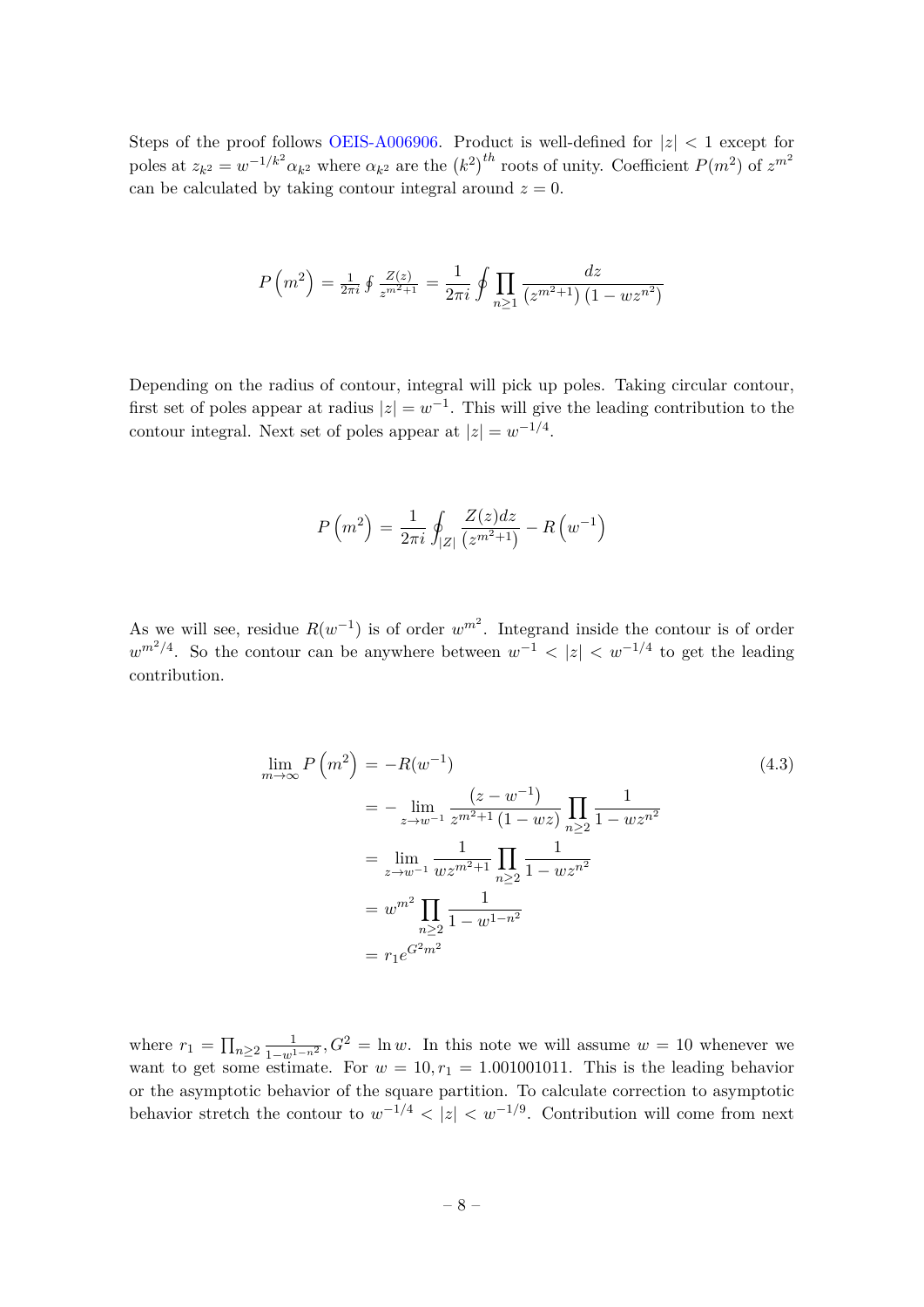set of poles at  $z_0 = w^{-1/4} \{1, i, -1, -i\}.$ 

$$
P(m^2) = -R(w^{-1}) - R(w^{-1/4}) - R(iw^{-1/4}) - R(-w^{-1/4}) - R(-iw^{-1/4})
$$
  
\n
$$
R(z_0) = \lim_{z \to z_0} \frac{(z - z_0)}{z^{m^2 + 1} (1 - wz^4)} \prod_{n \ge 1, n \ne 2} \frac{1}{1 - wz^{n^2}}
$$
  
\n
$$
= \lim_{z \to z_0} \frac{(z - z_0)}{wz^{m^2 + 1} (z - z_0) (z - iz_0) (z + z_0) (z + iz_0)} \prod_{n \ge 1, n \ne 2} \frac{1}{1 - wz^{n^2}}
$$
  
\n
$$
= -\frac{1}{wz_0^{m^2 + 4} (1 - i) (1 + 1) (1 + i)} \prod_{n \ge 1, n \ne 2} \frac{1}{1 - wz_0^{n^2}}
$$
  
\n
$$
= -\frac{z_0^{-m^2}}{4} \prod_{n \ge 1, n \ne 2} \frac{1}{1 - wz_0^{n^2}}
$$
  
\n
$$
R(w^{-1/4}) = -\frac{w^{m^2/4}}{4} \prod_{n \ge 1, n \ne 2} \frac{1}{1 - w^{1 - n^2/4}}
$$
  
\n
$$
R(w^{-1/4}) = -(1)^{m^2} \frac{w^{m^2/4}}{4} \prod_{n \ge 1, n \ne 2} \frac{1}{1 - (-1)^{n^2} w^{1 - n^2/4}}
$$
  
\n
$$
R(-w^{-1/4}) = -(-1)^{m^2} \frac{w^{m^2/4}}{4} \prod_{n \ge 1, n \ne 2} \frac{1}{1 - (-1)^{n^2} w^{1 - n^2/4}}
$$
  
\n
$$
R(-iw^{-1/4}) = -(-i)^{m^2} \frac{w^{m^2/4}}{4} \prod_{n \ge 1, n \ne 2} \frac{1}{1 - (-i)^{n^2} w^{1 - n^2/4}}
$$

If *m* is even

$$
P(m^{2}) + R(w^{-1}) = \frac{w^{m^{2}/4}}{4}
$$

$$
\prod_{n \ge 1, n \ne 2} \left( \frac{1}{1 - w^{1 - n^{2}/4}} + \frac{1}{1 - i^{n^{2}} w^{1 - n^{2}/4}} + \frac{1}{1 - (-1)^{n^{2}} w^{1 - n^{2}/4}} + \frac{1}{1 - (-i)^{n^{2}} w^{1 - n^{2}/4}} \right)
$$

If *m* is odd

$$
P(m^{2}) + R(w^{-1}) = \frac{w^{m^{2}/4}}{4}
$$

$$
\prod_{n \geq 1, n \neq 2} \left( \frac{1}{1 - w^{1 - n^{2}/4}} + \frac{i}{1 - i^{n^{2}} w^{1 - n^{2}/4}} - \frac{1}{1 - (-1)^{n^{2}} w^{1 - n^{2}/4}} - \frac{i}{1 - (-i)^{n^{2}} w^{1 - n^{2}/4}} \right)
$$

Thus

$$
P\left(m^{2}\right) = r_{1}e^{G^{2}m^{2}} + r_{2}e^{G^{2}m^{2}/4} + O(e^{G^{2}m^{2}/9})
$$
\n
$$
r_{2} = r_{4} = \begin{cases} \frac{1}{4}\prod_{n\geq 1, n\neq 2} \left(\frac{1}{1-w^{1-n^{2}/4}} + \frac{1}{1-i^{n^{2}w^{1-n^{2}/4}}} + \frac{1}{1-(-1)^{n^{2}w^{1-n^{2}/4}}} + \frac{1}{1-(-i)^{n^{2}w^{1-n^{2}/4}}} \right) & m=2k\\ \frac{1}{4}\prod_{n\geq 1, n\neq 2} \left(\frac{1}{1-w^{1-n^{2}/4}} + \frac{i}{1-i^{n^{2}w^{1-n^{2}/4}}} - \frac{1}{1-(-1)^{n^{2}w^{1-n^{2}/4}}} - \frac{i}{1-(-i)^{n^{2}w^{1-n^{2}/4}}} \right) & m=2k+1 \end{cases}
$$

For  $w = 10$ 

<span id="page-9-0"></span>
$$
r_{2^2} = r_4 = \begin{cases} -0.01112435883 & m = 2k \\ -0.00626025134 & m = 2k + 1 \end{cases}
$$
(4.4)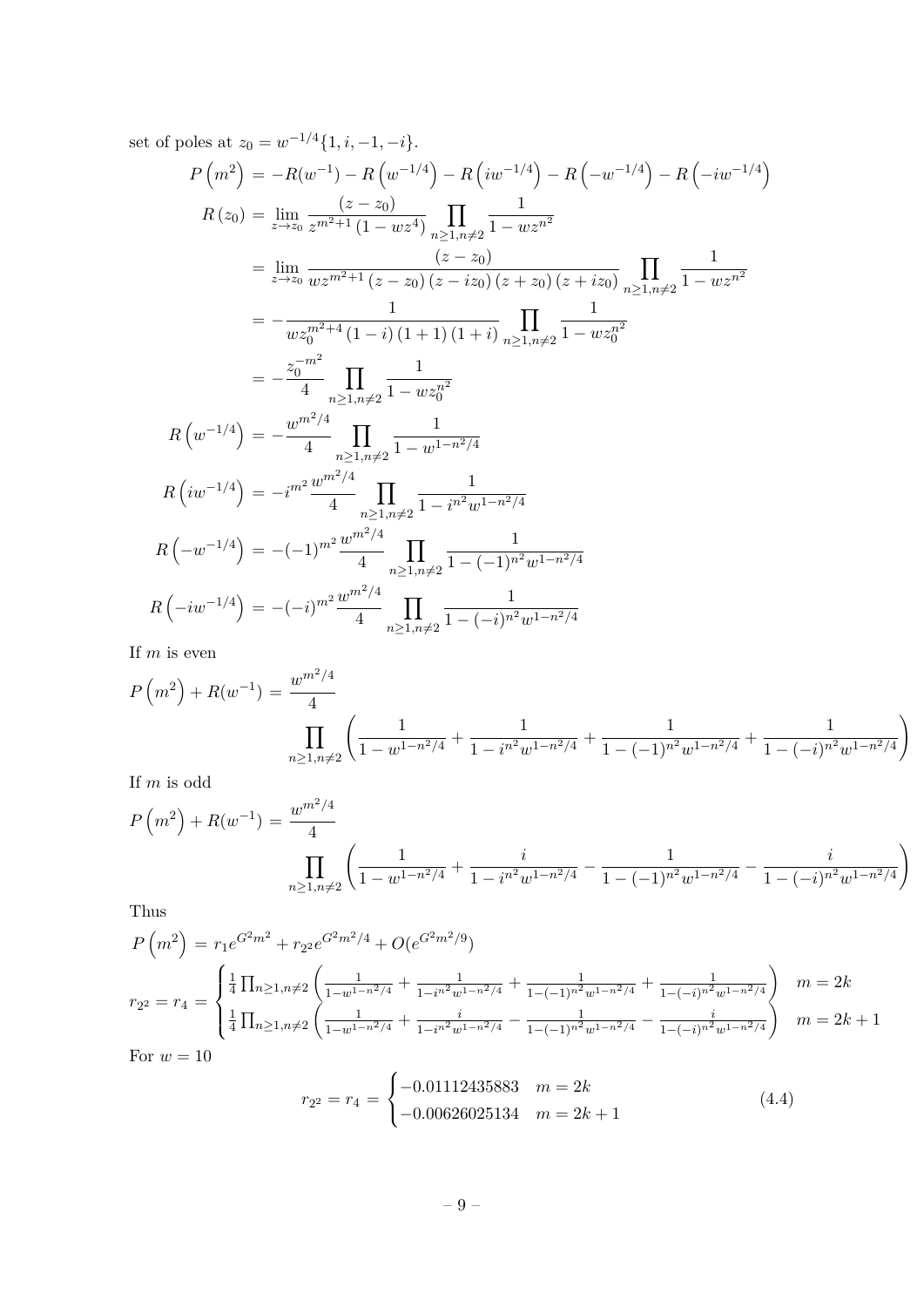Similarly one can find out higher corrections to  $P(m^2)$ . Formally it will be

$$
P(m^2) = \sum_{n\geq 1} r_{n^2} e^{G^2 m^2/n^2}
$$

$$
r_{w,n^2} = \frac{1}{n^2} \prod_{k\neq n} \sum_{j=1}^{n^2} \left( \frac{e^{2\pi j \frac{m^2}{n^2}i}}{1 - e^{2\pi j \frac{k^2}{n^2}i} w^{1 - \frac{k^2}{n^2}}} \right)
$$

We see partition is separated into asymptotes  $P_n(m^2) = r_{n^2}e^{G^2m^2/n^2}$  labelled by integer *n*.

Leading asymptote  $\sim e^{G^2 m^2}$  is the first motivation to consider this specific form of partition. Form of  $n^{th}$  subleading asymptote is  $e^{G^2 m^2/n^2}$ . This is shown in figure [\(4\)](#page-11-0). Second motivation is appearance of  $n^2$  in the denominator in the exponent. Third motivation is weight *G* of the partition. Their physical interpretations will become clear in the following sections.

There are two regimes. First one is the small *n* regime where  $n < Gm$ . This regime is simple from partition perspective and most visible in the graph. The coefficient  $r_1 \sim$  $P(m^2)e^{-G^2m}$ . On the other hand this regime is difficult because  $e^{G^2m^2/n^2} > 1$ . Hence perturbative analysis is not possible. Most of the degeneracy is contained in this regime. Other is large *n* regime  $n \geqslant$  *Gm*. This regime represent fine deviations of partition from the leading asymptotic behavior and is difficult to see in the graph. As we will see in section  $(8)$ , physical meaning of the coefficients  $r_{n^2}$  become more and more convoluted as *n* increases. On the other hand, since  $e^{G^2m^2/n^2} \sim 1 \implies \frac{\Delta P_n}{\Delta(Gm)} = r_{n^2} \left(\frac{2Gm}{n^2}\right) e^{G^2m^2/n^2} \ll 1.$ So perturbative analysis is possible. Our analysis in this paper will mostly restrict to the large *n* regime. These two regimes at the two ends of the spectrum, lies at the heart of this work as we explain in section  $(6)$ . Other consequences are described in the conclusion  $(9)$ .

#### <span id="page-10-0"></span>**5 Partition Merger**

We now arrange the merger of two partitions

<span id="page-10-1"></span>
$$
P\{M^2\} \bullet P\{m^2\} \to \dots \to P\{M^2, m^2, n\} \to \dots \to P\{(M+m)^2\} \tag{5.1}
$$

into a series of intermediate steps labelled by *distance n* such that for  $P\{M^2, m^2, n =$  $\infty$  = *P*{*M*<sup>2</sup>} • *P*{ $m$ <sup>2</sup>} (two systems are completely separate) and *P*{ $M$ <sup>2</sup>,  $m$ <sup>2</sup>,  $n = 0$ }  $P\{(M+m)^2\}$  (systems have completely merged). Lets assume  $M >> m$  and  $P(m^2) \sim 1$ (there is only one part), so that the process is

$$
P\{M^2\} \to \dots \to P\{M^2, m^2, n\} \to \dots \to P\{(M+m)^2\}
$$

We will call  $P(m^2)$  as test partition.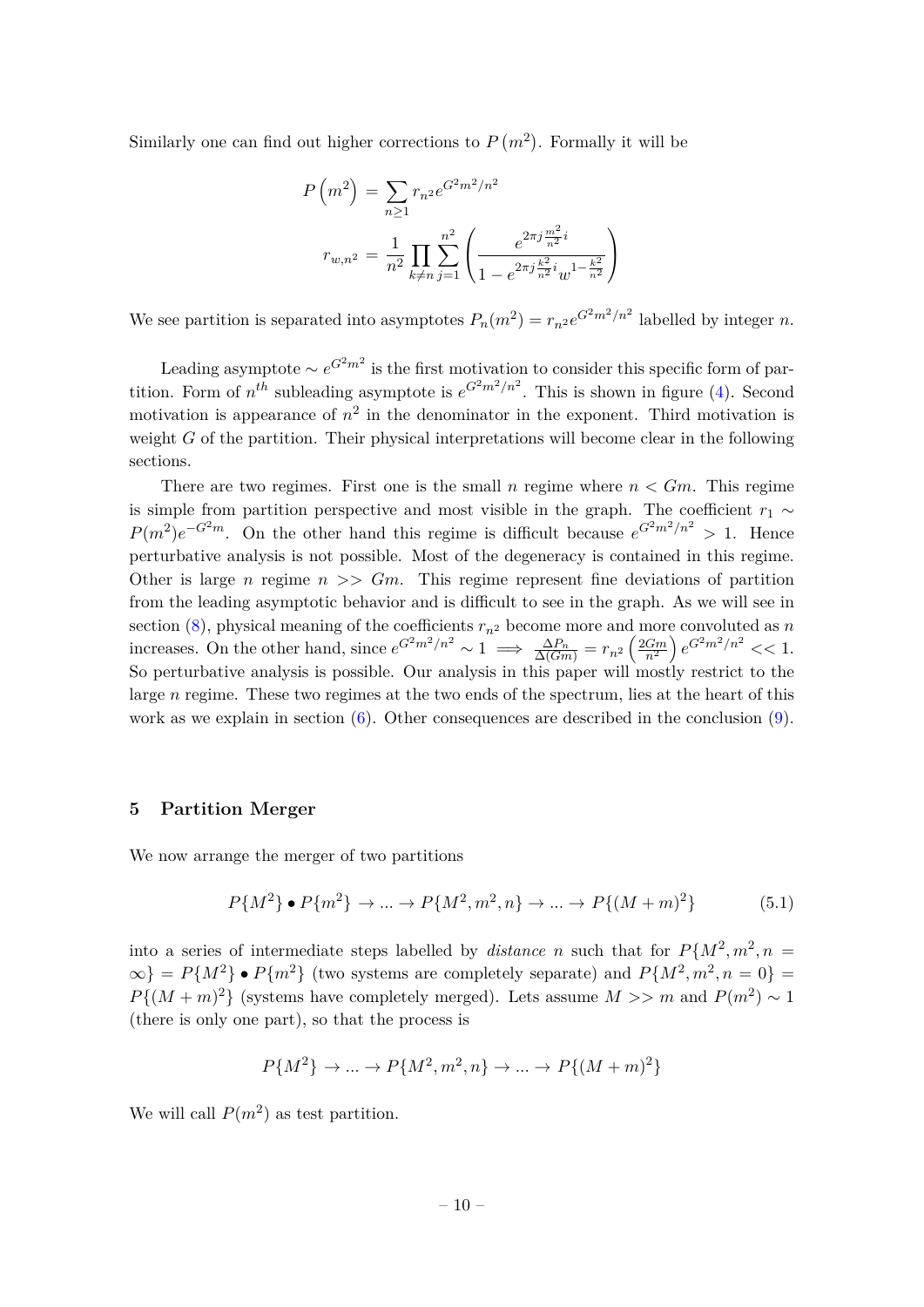

<span id="page-11-0"></span>**Figure 4.** Above figure has six semilog plots related to partition of squares on natural number  $s(m)$  =  $\{1, 4, 9, \ldots, m^2, \ldots : m \in \mathbb{N}\}\.$  Plot in blue dots is partition of  $s(m)$ . Yellow squares represent the plot of first asymptote calculated analytically. Yellow squares and blue dots can be seen to lie almost on top of each other. Green diamonds represent the difference between partition (blue dots)and the first asymptote (yellow squares). Red triangles represent second asymptote calculated analytically. Green diamonds and red triangles can be seen to lie almost on top of each other. Violet inverted triangles represent the difference between partition (blue dots)and the sum of first (yellow squares) and second (red triangles) asymptotes. Yellow circles represent third asymptote calculated analytically. Violet inverted triangles and yellow circles can be seen to lie almost on top of each other.

We postulate that black hole of mass *M* is represented by  $P\{M^2\}$ . So we will refer to partition  $P{M^2}$  as *black hole* interchangeably. Physical interpretation of [\(5.1\)](#page-10-1) is that black holes  $P{M^2}$  and  $P{m^2}$  merge to form  $P{(M + m)^2}$ . Physically  $P(m^2) \sim 1$  approximation means turning off gravitational field of  $P\{m^2\}$ . Reason will be clear by the end of the next section. So the above process looks like merger of test black hole with a heavy black hole. We will refer to test black holes as *particle* and use the phrase *partitions merging, black holes merging* and *particle falling* interchangeably.

We proceed with the number of parts instead of explicit parts. In section [\(8\)](#page-24-0) we will find out explicit parts that constitute the intermediate states and claim them to be observables. So the process we study is the following

$$
P(M^2) \to \dots \to P(M^2, m^2, n) \to \dots \to P((M+m)^2)
$$
\n(5.2)

Dynamics depend on the way we define  $P(M^2, m^2, n)$ . That will also give physical meaning to  $P(M^2, m^2, n)$  and *n*. In one step change in partition is

$$
\dots \to P(M^2, m^2, n) \to P(M^2, m^2, n + \Delta n) \to \dots
$$

which requires prescription for two things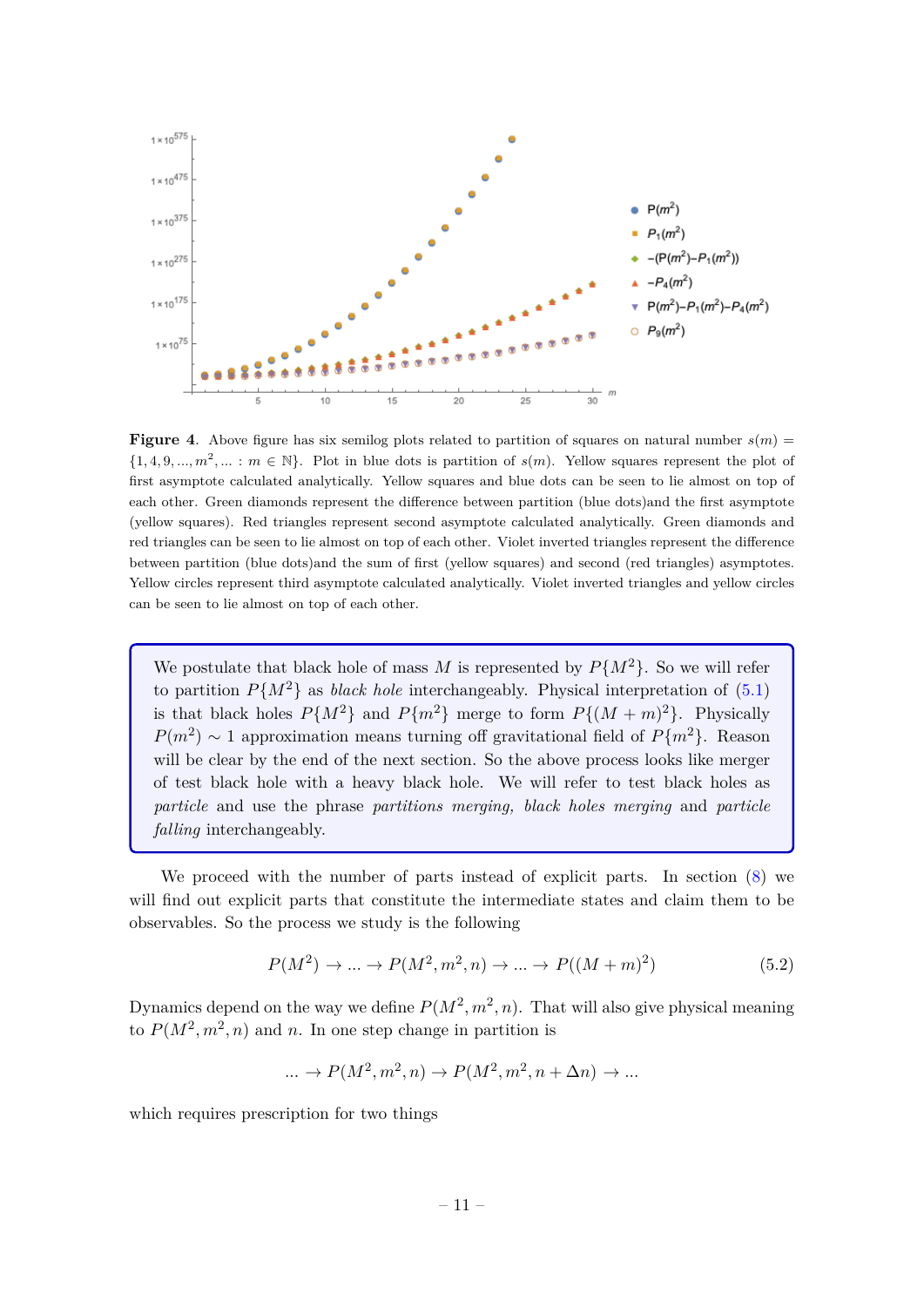- 1. Definition of  $P(M^2, m^2, n)$ .
- 2. Definition of  $\Delta n$   $(M^2, m^2, n)$ .
	- Asymptotes are natural observables of partition. When plotted on a graph, asymptotic behaviors are the most visible thing.
	- Initial state  $P(M^2, m^2, \infty)$  represents a test particle far from black hole and the final state  $P(M^2, m^2, 0)$  is when the particle has fallen in it. Velocity of particle at intermediate state  $P(M^2, m^2, n)$  is also observable when it is at finite distance from the black hole.

We want to associate these two observables. This motivates us to associate intermediate states with the asymptotes.

Define  $\Delta t$   $(M^2, m^2, n)$ , as change in  $P_n$  relative to change in  $P_n$  when  $M \to M + 1$ .

$$
\Delta t \left( M^2, m^2, n \right) \equiv G \left( \frac{P_n((M+m)^2) - P_n(M^2)}{P_n((M+1)^2) - P_n(M^2)} \right) \tag{5.3}
$$

For *n >> m*

$$
\Delta t = Gm
$$

Define  $P(M^2, m^2, n)$  and  $\Delta n$   $(M, m^2, n)$  to be

<span id="page-12-0"></span>
$$
P(M^{2}, m^{2}, n) \equiv \sum_{k \ge 1}^{n-1} P_{k}(M^{2}) + \sum_{k \ge n}^{\infty} P_{k}((M+m)^{2})
$$
(5.4)  

$$
\Delta v \equiv -\left(\frac{P_{n}((M+m)^{2}) - P_{n}(M^{2})}{P_{n}(M^{2})}\right)
$$
  

$$
\Delta n \equiv v \Delta t
$$
(5.5)

As an intermediate step we have defined *v*. From now on discussions will be for *n >> m*. From above prescription, when test partition is at separation *n*, degeneracy of *n th* asymptote changes

<span id="page-12-2"></span>
$$
\Delta P_n = P_n((M+m)^2) - P_n(M^2)
$$
  
=  $r_{n^2} e^{G^2(M+m)^2/n^2} - r_{n^2} e^{G^2 M^2/n^2}$   
=  $r_{n^2} \left(\frac{2G^2 Mm}{n^2}\right) e^{G^2 M^2/n^2}$  (5.6)

and correspondingly

<span id="page-12-1"></span>
$$
\Delta v = -\left(\frac{\Delta P_n}{P_n}\right)
$$
  
= 
$$
-\frac{2G^2 M m}{n^2}
$$
  
= 
$$
-\frac{2GM}{n^2} \Delta t
$$
 (5.7)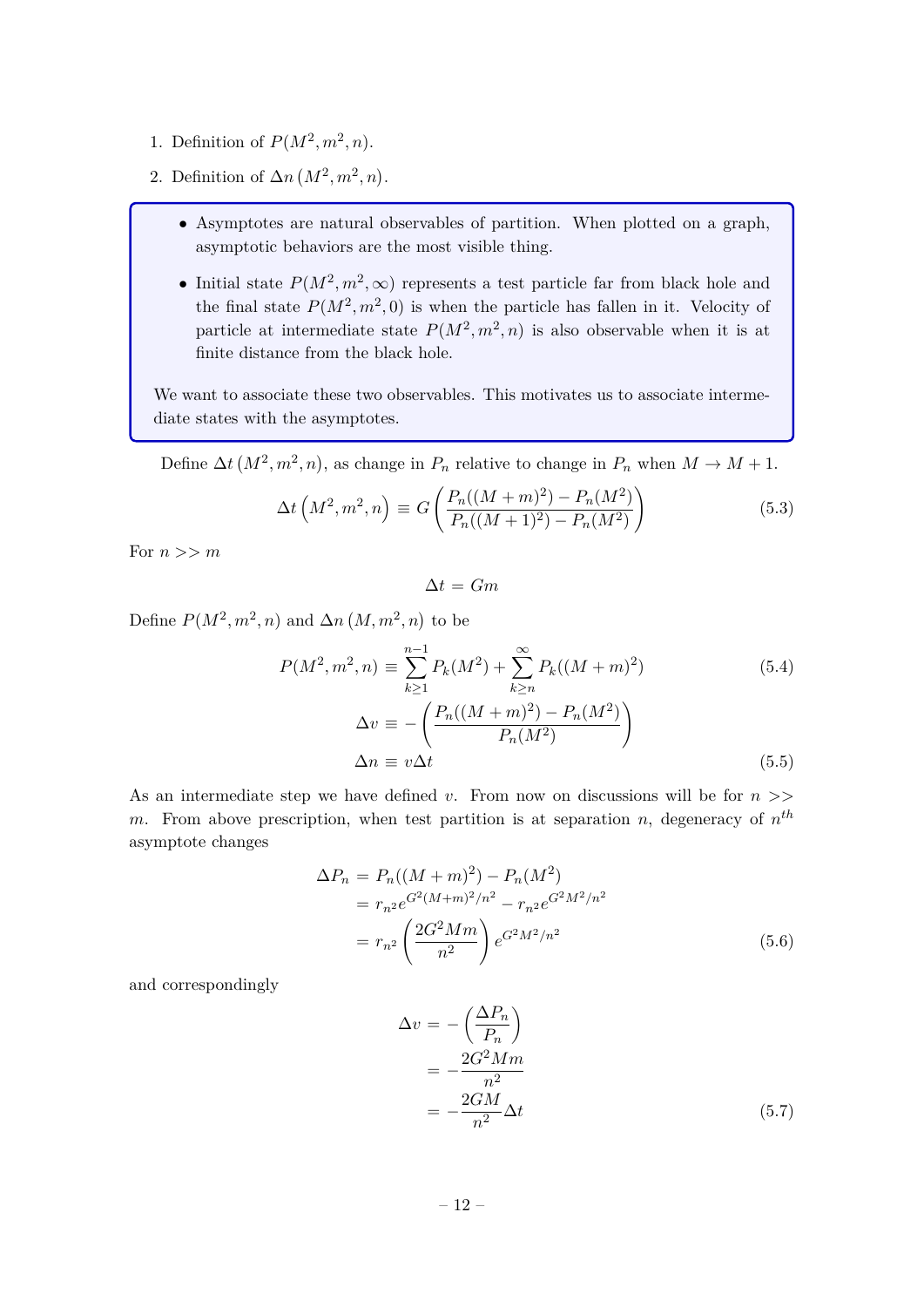With the condition  $v(n = \infty) = 0$  we get

$$
v(n) = -\sqrt{\frac{2GM}{n}}
$$

Let  $M^2 = \sum_i k_i m_i^2$  be a state which contributes to

$$
\Delta P_n = \left(\frac{2G^2 M m}{n^2}\right) r_{n^2} e^{G^2 M^2/n^2}
$$

Before merger, states {*m*<sup>2</sup> *i* } are observable and will be called *space* as they support the distance between the two partitions.

Upon merger, distance decreases and space is no more observable. Information  ${m<sub>i</sub><sup>2</sup>}$ is released, states  $\{m_i^2\}$  become non-observable parts and degeneracy increases by  $w^{\sum_i k_i}$ .

$$
P(M^2, m^2, n) \to P(M^2, m^2, n) + w^{\sum_i k_i}
$$

In short, information associated with space is released and space is converted into parts.

$$
Observeable space \xrightarrow{\text{Merger, Degeneracy increases}} \text{Non-observable parts}
$$

In other words space at radius *n* holds

$$
\Delta P_n = \left(\frac{2G^2 M m}{n^2}\right) r_{n^2} e^{G^2 M^2/n^2}
$$

amount of information. Now imagine the reverse process of sending information into  $P(M^2)$ . Relative decrease of degeneracy will be

$$
\left(\frac{\Delta P_n}{P_n}\right) = -\frac{2G^2 M m}{n^2}
$$

As a result number of parts decrease by  $\left(\frac{2G^2Mm}{n^2}\right)$  $\left(\frac{2Mm}{n^2}\right)r_{n^2}e^{G^2M^2/n^2}$  which must be compensated by increase in space. Thus we find that sending information into the system forces partitions to de-merge. We will call this *information pressure.* As we discuss in conclusion, this may play an important role in Hawking radiation.

With this prescription, we can give physical meaning to the above process. If we identify *n* with radius and *t* with time, then equation  $(5.5)$  and  $(5.7)$  gives decrease in radius and velocity respectively. *v* in a sense measures rate of merger With  $\Delta P_n$  change in degeneracy,  $2G^2Mm$  volume of space is annihilated over surface area of sphere and velocity reduces by  $\frac{2G^2Mm}{n^2}$ . Effectively it appears like  $P\{M^2\}$  annihilates space of volume  $2GM$  per unit time.  $\frac{1}{n^2}$  factor in  $\Delta v = \frac{2G^2 M m}{n^2}$  would give an impression that there is conservation and continuity relation and space is flowing towards the partition. As a result, space shrinks with velocity  $v = \sqrt{\frac{2GM}{n}}$  $\frac{GM}{n}$  and test partition drags along with the space fabric.

This would mean the system is causal as then the information released at separation *n* and  $(n + 1)$  would be related. However, presence of  $r_{n^2}$  in

$$
P_n = r_{n^2} e^{G^2 M^2 / n^2}
$$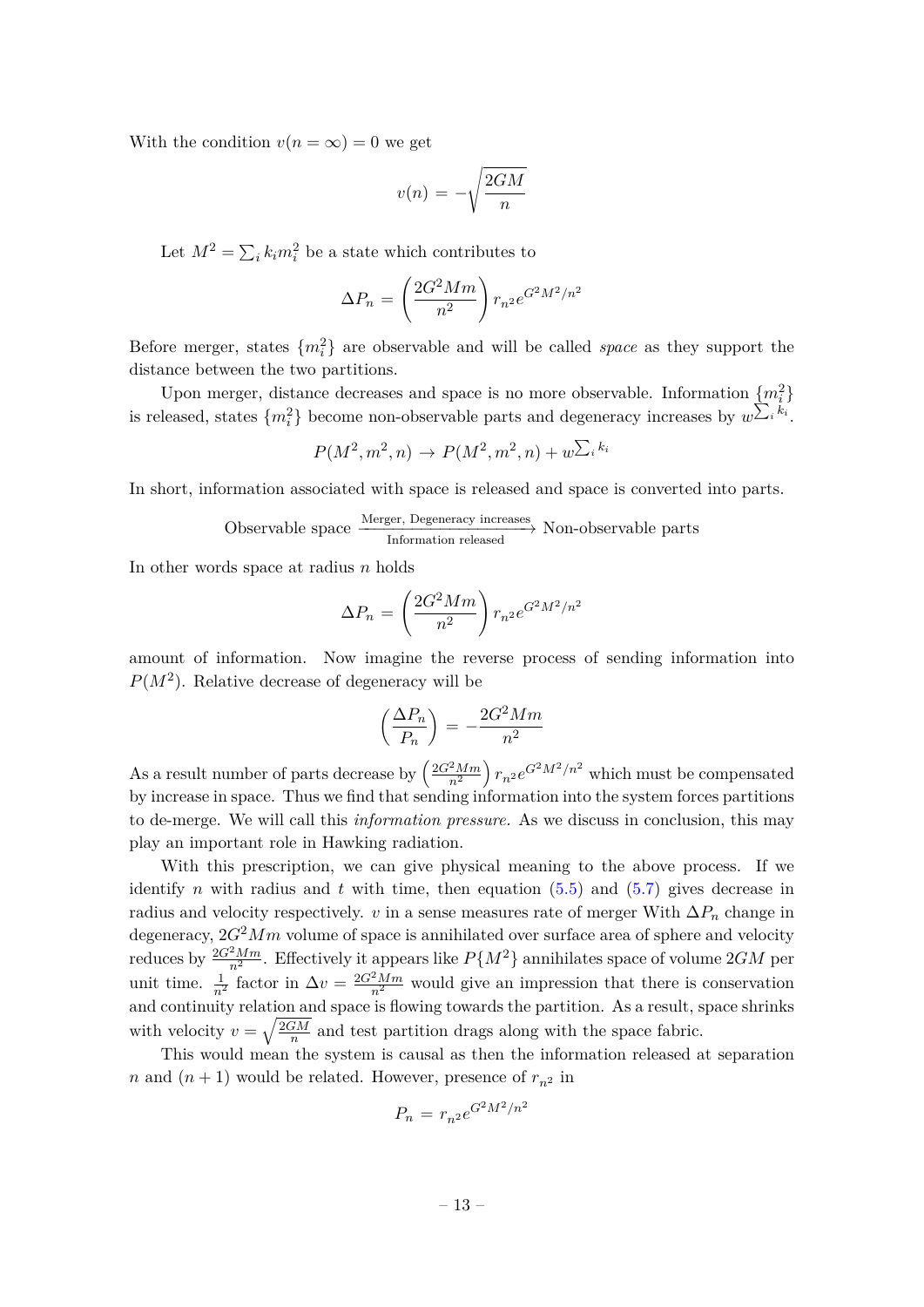invalidates this effective picture. As we show in section  $(8)$ , coefficients  $r_{n^2}$  are nothing but partitions in convoluted form. There is no exact relation between  $r_{n^2}$  and  $r_{(n+1)^2}$ . In other words, information at separation *n* and  $(n + 1)$  is not related. So there is no flow of space from radius  $n + 1$  to  $n$ . Appearance of flow is only emergent. Information released at two consecutive time slices are not related. This is how causality emerges.

Effectively it appears like the black hole of mass *M* annihilates space of volume 2*GM* per unit time.  $\frac{1}{n^2}$  factor in  $\Delta v = \frac{2G^2 M m}{n^2}$  would give an impression that there is conservation and continuity relation and space is flowing towards black hole and finally draining into it. As a result, space shrinks with velocity  $v = \sqrt{\frac{2GM}{n}}$  $\frac{1}{n}$  and test particle drags along with the space fabric.

We see that time and space emerge from merger of partition. Time and space is related to the shift in the x-axis and y-axis respectively in the partition as shown in figure [\(5\)](#page-14-0). There is no meaning of space or time without merger.



One can ask, why to start with the sequence  ${m^2 : m \ge 1} = {1, 4, 9, 16, 25, ...}$ ?

<span id="page-14-0"></span>**Figure 5.** Above figure is same as figure [4](#page-11-0) with additional details which shows that time emerges from difference between initial and final *m* values and space emerges from difference in initial and final values of asymptotes.

One motivation was to get a degeneracy which grows like  $\sim e^{G^2 m^2}$ . Now we have another completely different motivation. Suppose one had started with  $\{s(m): m \geq 1\}$  where  $s(m)$  is any increasing function of *m*. All the above derivation will go through with the replacements  $m^2 \to s(m)$ ,  $n^2 \to s(n)$ . We will end up with  $\Delta n = -\frac{G^2 s'(M)}{s(n)} \Delta M$ . However we saw that interpreting  $s(n)$  as surface area of sphere gives a nice picture. This is the second motivation which connects  $n^{th}$  asymptote to sphere of radius  $n$ .

So we choose  $s(n)$  to be number of integer lattice points between  $n > r > n$  − 1. In other words, number of integer solutions of  $n \geq \sqrt{x^2 + y^2 + z^2} > n - 1$ .  $s =$  $\{6, 26, 90, 134, 258, ...\}$ . For  $n \gg 1$ ,  $s(n) \rightarrow 4\pi n^2$  which is surface area of sphere of radius *n*. This also reproduces  $\Delta v = -\frac{2G^2 M m}{n^2}$  for  $M, n >> 1$ . First few asymptotes of partition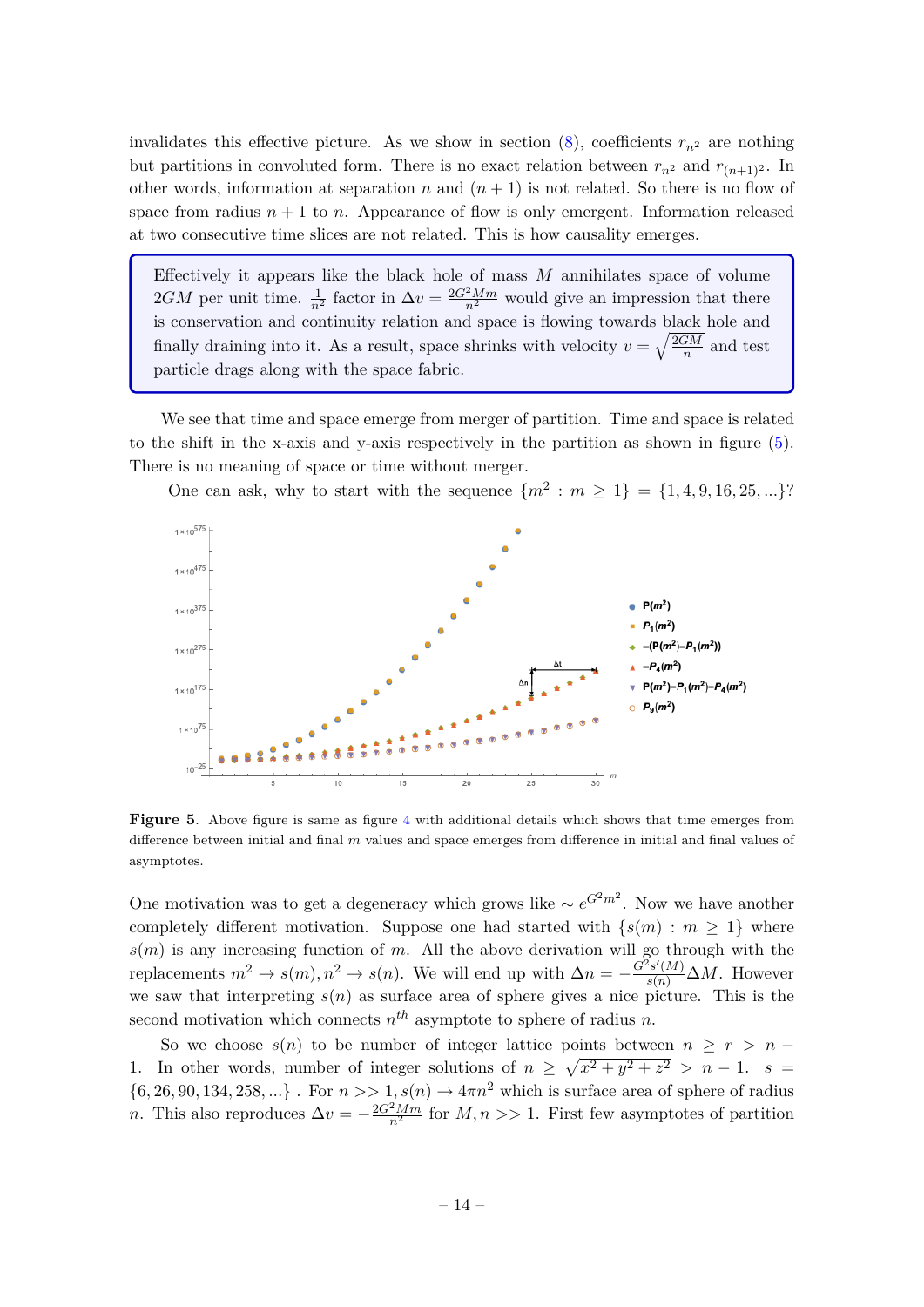are shown in figure  $(6)$ . For example, partition of  $s(4)$  is

$$
Ps(4), w = 1
$$
  
= { {134}, {90, 26, 6, 6, 6} , { 26, ..., 26, 6, ..., 6} , {26, ..., 26, 6, ..., 6} }  
= { {s(4)}, {s(3), s(2), s(1), s(1), s(1)}, { s(2), ..., s(2), s(1), ..., s(1)} , { s(2), s(1), ..., s(1)} }  
= { {s(4)}, {s(3), s(2), s(1), s(1), s(1)}, { s(2), ..., s(2), s(1), ..., s(1)} }

For all the calculation we will use  $s(n) = n^2$ . Many properties are easy to illustrate using this sequence.



<span id="page-15-0"></span>**Figure 6.** Above figure has six semilog plots related to partition of sequence  $s = \{6, 26, 90, 134, 258, ...\}$ where  $s(n)$  is number of integer solutions of  $n \geq \sqrt{x^2 + y^2 + z^2} > n - 1$ . Plot in blue dots is partition of  $s(n)$ . Yellow squares represent the plot of first asymptote calculated analytically. They can be seen to lie almost on top of each other. Green diamonds represent the difference between partition (blue dots)and the first asymptote (yellow squares). Red triangles represent second asymptote calculated analytically. Green diamonds and red triangles can be seen to lie almost on top of each other. Violet inverted triangles represent the difference between partition (blue dots)and the sum of first (yellow squares) and second (red triangles) asymptotes. Yellow circles represent third asymptote calculated analytically. Violet inverted triangles and yellow circles can be seen to lie almost on top of each other.

Redoing the above calculation with *s*(*n*) gives the following result

$$
P(s(m)) = \sum_{n\geq 1} r_{s(n)} e^{G^2 s(m)/s(n)}
$$

whose generating function is

$$
Z(z) = \sum_{n \ge 0} P(n) z^n = \prod_{n \ge 1} \frac{1}{1 - w z^{s(n)}}
$$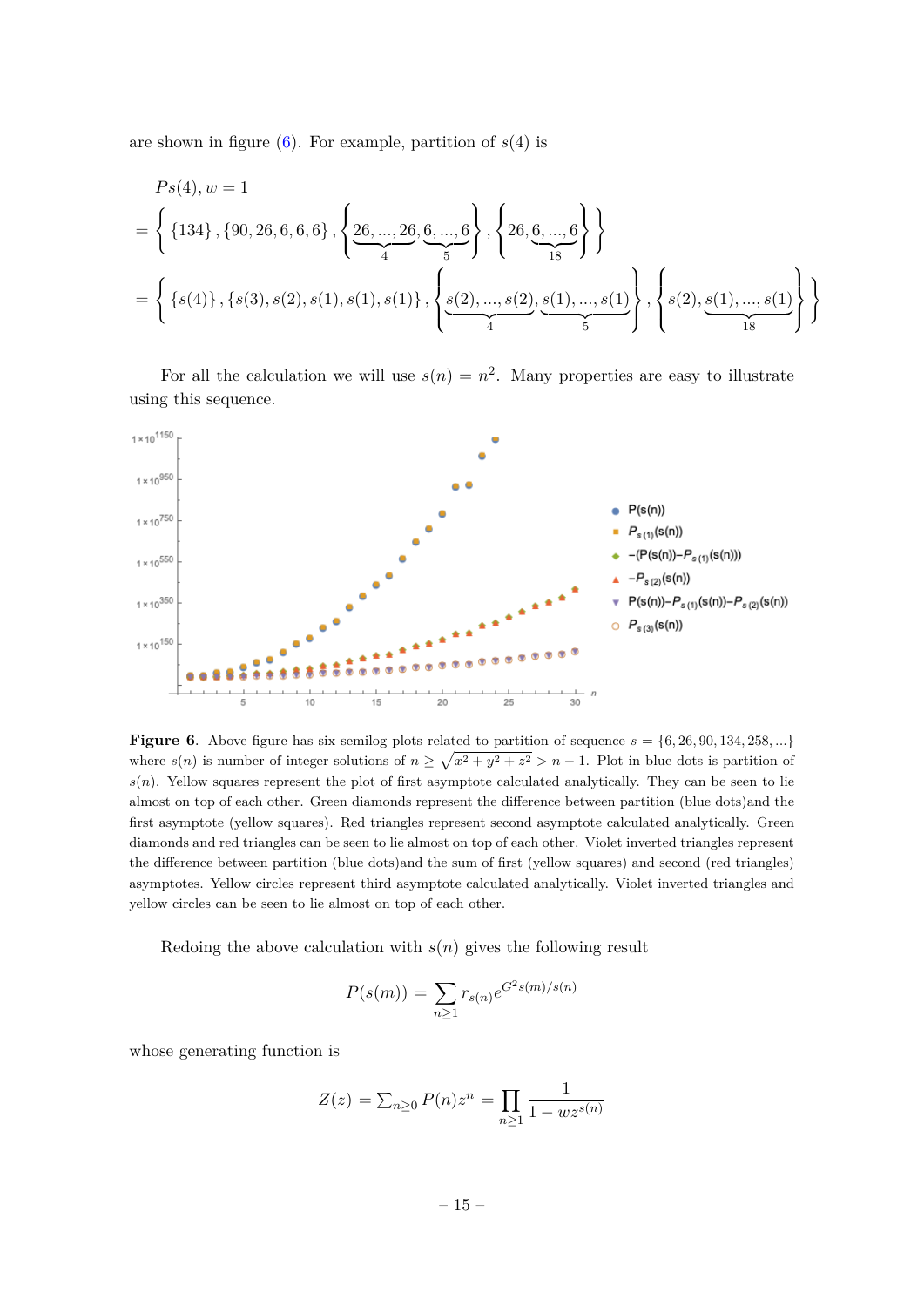and

$$
r_{w,s(n)} = \frac{1}{s(n)} \prod_{k \neq n} \sum_{j=1}^{s(n)} \left( \frac{e^{2\pi j \frac{s(m)}{s(n)} i}}{1 - e^{2\pi j \frac{s(k)}{s(n)} i} w^{1 - \frac{s(k)}{s(n)}}} \right)
$$
(5.8)

Given the sequence of integer  $s = \{6, 26, 90, 134, 258, ...\}$ , all that we have done is to study partition of these numbers. At best this contains radial evolution. How will the angular degree of freedom emerge? Given the infinite sequence  $s = \{6, 26, 90, 134, 258, ...\}$ *s* is automatically mapped to solutions of  $n \geq \sqrt{x^2 + y^2 + z^2} > n - 1$ . Thus angular information is hidden in the pattern of the infinite sequence.

Also, this is not surprising because angular variables of a single black hole are not observable due to spherical symmetry. To derive metric we will study an infalling particle in sections [\(6\)](#page-16-0) and [\(7\)](#page-19-0). There angular dependence will play a crucial role.

#### <span id="page-16-0"></span>**6 Emergent Metric**

Discussion of the previous section has set up the stage to derive the metric emerging from partition. In unit time when  $P_n(s(M))$  changes to  $P_n(s(M+1))$ , effectively it appears like space shrinks with velocity  $v = \sqrt{\frac{2GM}{n}}$  $\frac{dM}{n}$  and test partition drags along with the space fabric. Goal is to show that the merger of test partition is identical to that of a fall into a black hole. There is some literature on similar issue [\[36\]](#page-32-6).

When separation between two black holes is much larger than their Schwarzschild radius then the leading effect of merger is given by the motion of test black hole in the background due to other black hole. We now derive metric from the motion of test particle.

We start by distinguishing two frames

- 1. *Schwarzschild frame.* Coordinates are  $(t_s, n_s, \Omega)$ .  $t_s$  is the time coordinate,  $n_s$  is the radial coordinate which measures distance from centre of the partition and  $\Omega$  is the angular coordinate. This frame coincides with the rest frame of an observer at  $n_s = \infty$ .
- 2. Rest frame of the test partition hovering at radial distance  $n_s$ . To stay at fixed  $n_s$ , it has to continuously *boost*. Coordinates are  $(t_h, n_h, \Omega)$  which are functions of  $t_s, n_s$ . We will call it *hovering frame*.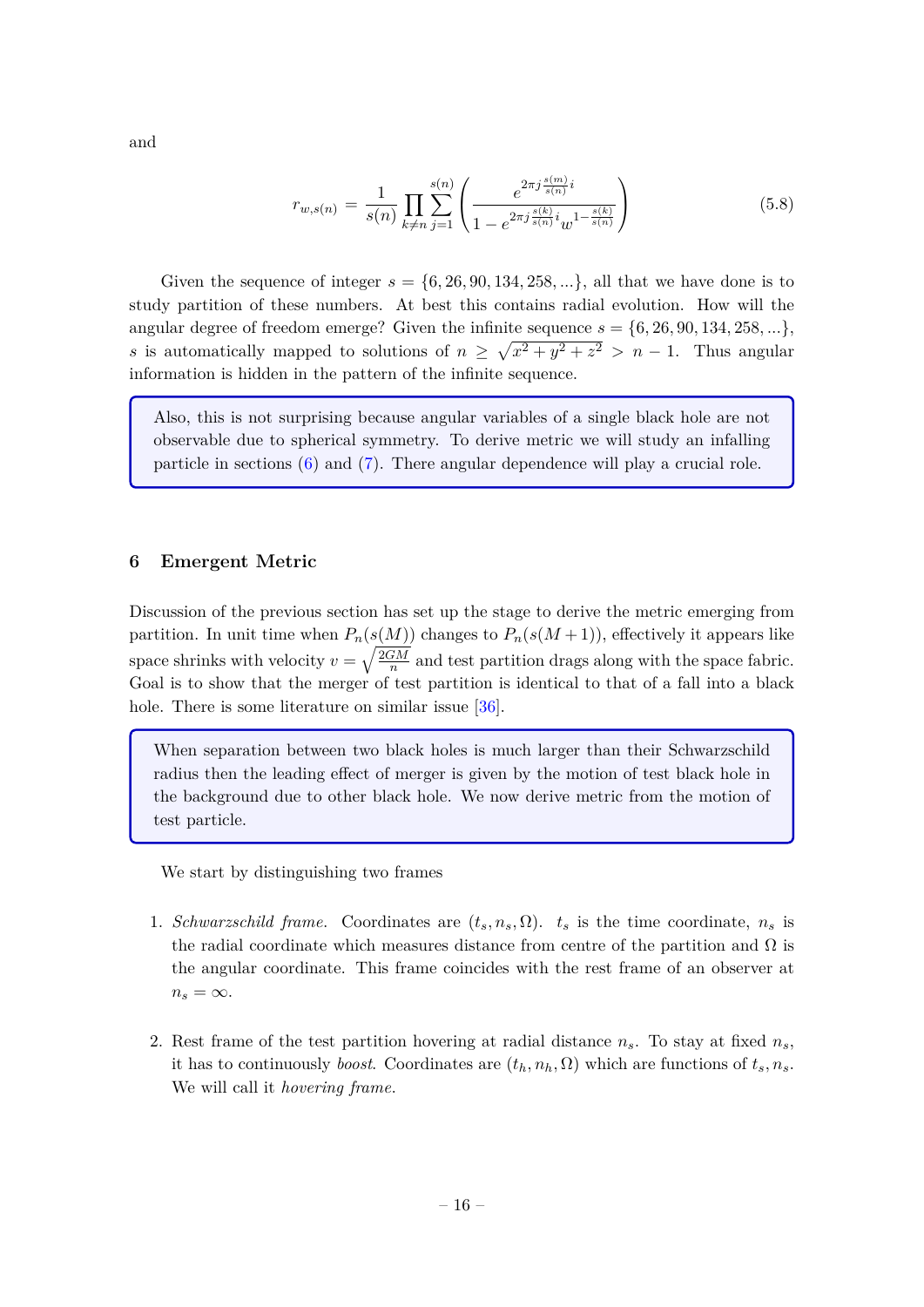In the above definition of frames we can replace the word partition by black hole to get physical sense.

To realize hovering frame we have to boost a particle. Hovering frame is boosted with respect to Schwarzschild frame. For that first we need to understand energymomentum and boost. So far in our discussion we only had mass. When a particle falls in gravitational field the leading effect is same as boost. This opens a possibility to define boost in terms of merger of black holes. During merger of partition, we will show that, deformation of asymptotes are isomorphic to Lorentz transformation. This will define energy-momentum.

In our derivation below, we will make number of assumptions which we will prove in section [7.](#page-19-0) Metric at radial coordinate  $n<sub>s</sub>$  is nothing but local line element in hovering frame. Our first assumption is that boost is well defined so that hovering observer exists and line element in hovering frame is given by

<span id="page-17-0"></span>
$$
\Delta s^2 = -\Delta t_h^2 + \Delta n_h^2 \tag{6.1}
$$

Non-trivial part is  $-\Delta t_h^2$ .  $\Delta n_h^2$  follows from the choice of *s*(*n*). We want to express the line element in Schwarzschild coordinates. Consider two events at  $n_s$  ( $\Delta n_s = 0$ ) and separated by unit step in Schwarzschild frame.  $\Delta n_s = 0$  implies that the events are at rest in hovering frame and are boosted with respect to Schwarzschild frame. Our second assumption is that time separation in Schwarzschild frame between the events is

<span id="page-17-3"></span>
$$
\Delta t_s = GE = Gm \cosh u \tag{6.2}
$$

where  $u = \tanh^{-1}(v)$ ,  $v = \sqrt{\frac{2GM}{n}}$  $\frac{1}{n}$ . Information emitted in a unit step is the fundamental event and physically observable. So we assume that unit step is frame invariant. Events separated by unit step in Schwarzschild frame will also be separated by unit step in hovering frame. In hovering frame by definition  $\Delta t_h = Gm$ ,  $\Delta n_h = 0$ . So  $\Delta t_s$ ,  $\Delta t_h$  give time interval between same two events

<span id="page-17-1"></span>
$$
\Delta t_h = \frac{\Delta t_s}{\cosh u} = \sqrt{1 - v^2} \Delta t_s \tag{6.3}
$$

Consider a rod of rest length  $L_h = L$ . To stay at fixed  $n_s$  it has to hover over  $n_s$  and hence at rest in hovering frame. Using the above relation between time intervals and equation [\(6.1\)](#page-17-0), relation between length of rod in Schwarzschild frame and hovering frame is

<span id="page-17-2"></span>
$$
L_h = \frac{L_S}{\sqrt{1 - v^2}}
$$
  
\n
$$
\implies \Delta n_h = \frac{\Delta n_s}{\sqrt{1 - v^2}}
$$
\n(6.4)

Equations  $(6.3)$  and  $(6.4)$  give the relation between hovering coordinates and Schwarzschild coordinates. Substituting them in equation  $(6.1)$  we get

$$
\Delta s^2 = -\left(1 - v^2\right) \Delta t_s^2 + \frac{\Delta n_s^2}{1 - v^2} + d\Omega^2
$$
  
= -\left(1 - \frac{2GM}{n}\right) \Delta t\_s^2 + \left(1 - \frac{2GM}{n}\right)^{-1} \Delta n\_s^2 + d\Omega^2 (6.5)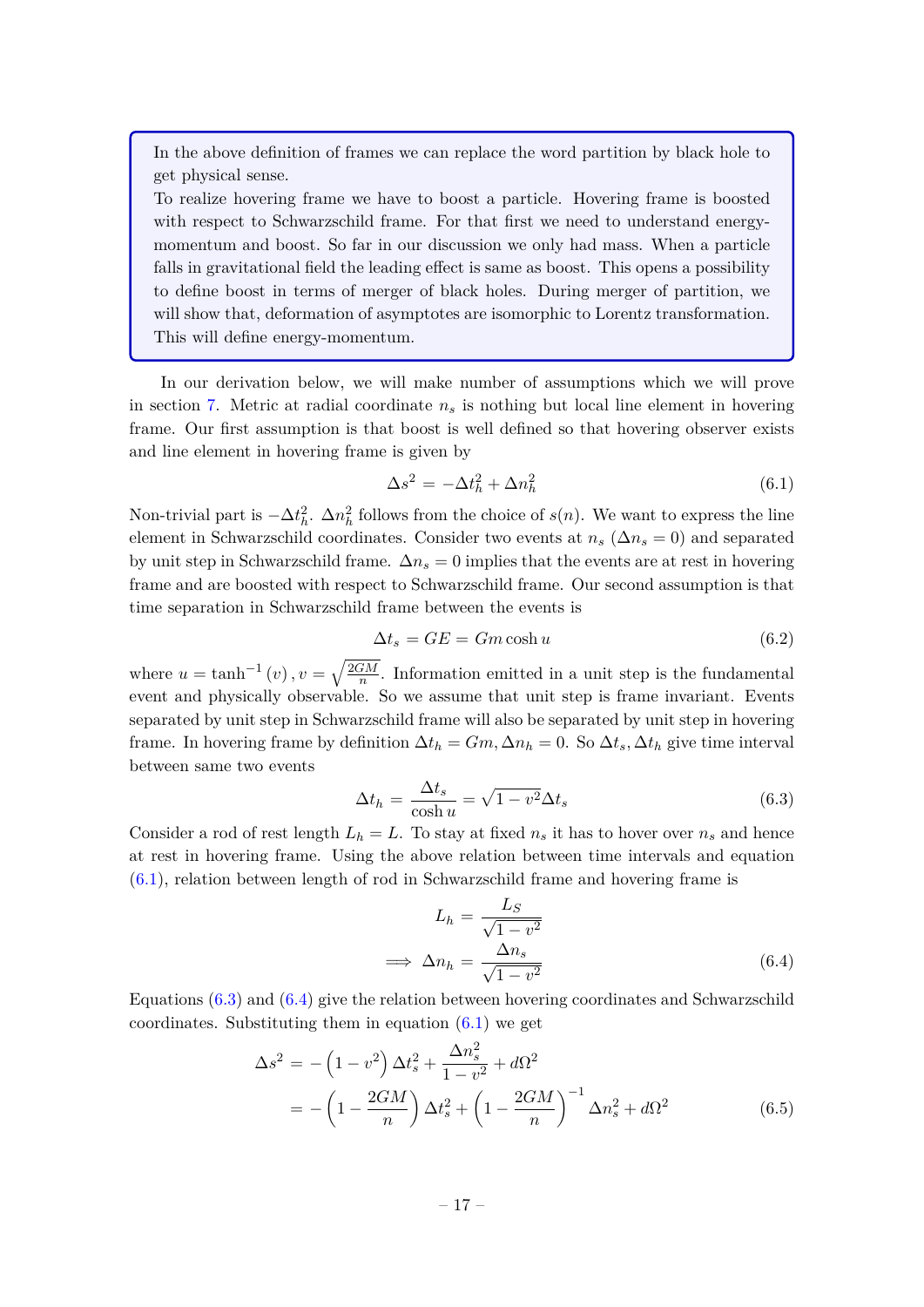Lorentz invariance of unit step is a crucial input which allows to relate events in various frames.

This is Schwarzschild metric of a black hole of mass *M* and gravitational constant  $G = \sqrt{\ln w}$ . Secondly, horizon corresponds to  $2GM = n$ . There is no  $n = 0$  region as  $n = 1$ is the smallest natural number. Going back to partition

$$
P\left(M^2\right) = \sum_{n\geq 1} r_{n^2} e^{G^2 M^2/n^2}
$$

region close and far from origin is described by small *n* regime and large *n* regime of the partition respectively. Sharp notion of horizon enclosing all the information of black hole has disappeared. Partition is not localized within the horizon but extends all the way to the asymptotic region. There is no metric for a single partition. Metric emerges only in the context of merger of two partitions. Separate notion of matter (or black hole localized within horizon) and space-time metric (empty space far away from origin) is unified by partition. Effectively it appears as if the black hole has blurred out all over the space. We will call it *blackhole-space.* Notion of black hole localized in spacetime and curving it, is unified and replaced by one fundamental object blackhole-space as depicted in figure [\(7\)](#page-19-1) and [\(8\)](#page-19-2). This opens up the possibility of measuring the whole partition in one go as we discuss in conclusion. This establishes the following result

$$
P\{M^2\} = Blackhole-space
$$

So far all the discussion is with natural numbers, where as in physics we deal with unitful quantities. To get unitless quantity we divide by Planck unit. For example, for  $M = 1kg$ . Since *GM* has units of length, it has to be divided by  $l_p$ . Leading degeneracy at  $n=1$  grows like

$$
P_1\left(M^2\right) = r_1 e^{G^2/l_p^2} = r_1 e^{Gc^3/\hbar}
$$

where  $l_p$  is Planck length. Degeneracy depends on  $\hbar$  since  $n$  is just a natural number independent of  $\hbar$ . Unitless radius of event horizon is given by  $n_h = 2GM/l_p = 2\sqrt{\frac{Gc^3}{\hbar}}$ . Degeneracy corresponding to  $n_h^{th}$  asymptote is

$$
P_{n_h}\left(M^2\right) = r_{n_h}e^{G^2M^2/n_h^2} = r_{n_h}e^{1/4}
$$

 $\hbar$  dependence in  $n_h$  and  $GM$  cancels out. So degeneracy on the surface of event horizon is independent of  $\hbar$  as expected.

Now the reader may kindly read the previous boxed comments to get the physical intuition.

In the above derivation we have used three assumptions: equation  $(6.1)$ ,  $(6.2)$  and that unit step is frame invariant. In the next section we will prove these assumptions.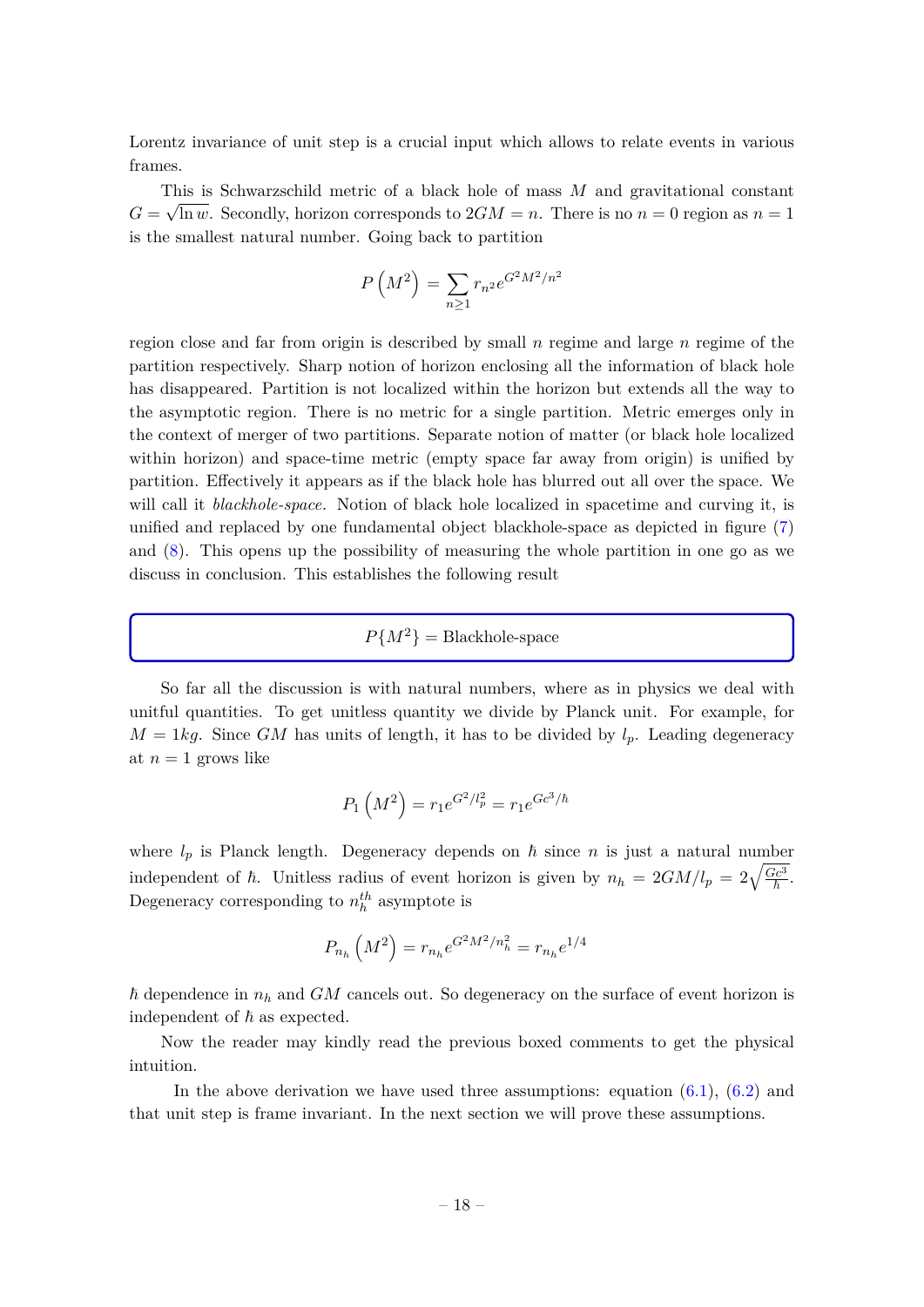

<span id="page-19-1"></span>**Figure 7**. Penrose diagram of Schwarzschild black hole of mass *M*. *n* is Schwarzschild radius. *n* = 0 is singularity and  $n = 2GM$  is the horizon. Degeneracy of black hole is believed to be localized within the horizon (mostly near singularity). It is denoted by red constant *n* slices. Information is localized within horizon. Metric sourced by the black hole extends upto asymptotic regions. This is depicted by black constant *n* slices.



<span id="page-19-2"></span>**Figure 8**. Penrose diagram of blackhole-space or partition  $P\{M^2\}$ . Partition ends at  $n = 1$  as 1 is the smallest natural number. There is no  $n = 0$  region. Most of the degeneracy is localized within the small *n* regime *n < GM*. That is depicted by red constant *n* slices. This effectively appears like black hole with event horizon. Orange constant *n* slices in the large *n* regime *n > GM* depict that degeneracy is present in this region also. Degeneracy is distributed over all *n*. There is no spacetime metric for a single partition. Metric emerges only in the context of merger of two partitions. Separate notion of black hole (degeneracy of black hole) and spacetime metric is unified and replaced by the concept of partition or blackhole-space. This whole thing is one fundamental object  $P{M^2}$  that can be measured as discussed in conclusion [\(9\)](#page-27-0).

## <span id="page-19-0"></span>**7 Lorentz transformation**

In the previous section we found Schwarzschild metric. One of the assumptions was energymomentum relation. We show that as the test particle merges with black hole, the leading effect is a boost. So that by studying effect of merger on rest mass we will derive energy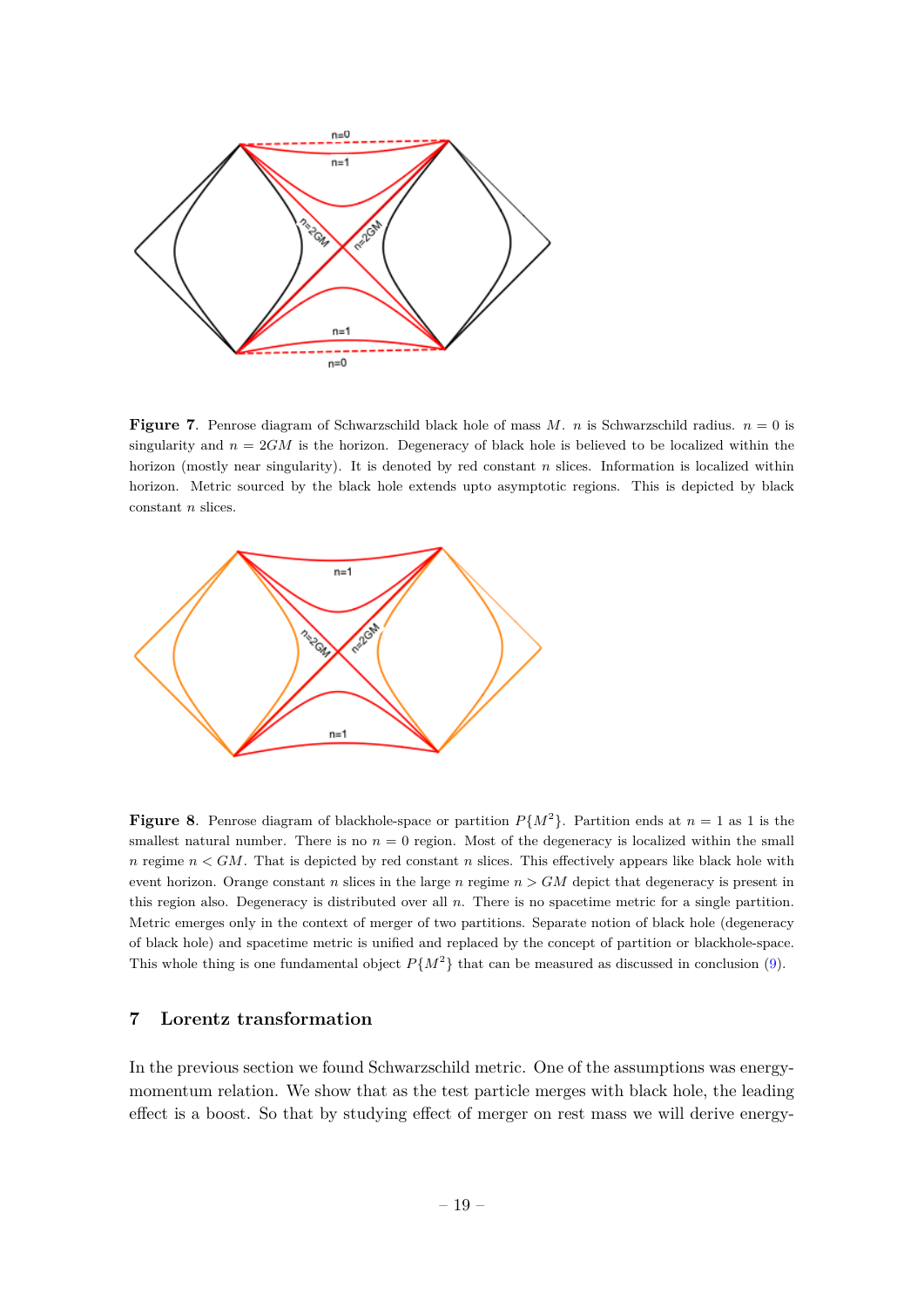momentum relation.

Leading effect of gravity is captured by equivalence principle, according to which gravity is identical to acceleration locally. Motion can be locally approximated by inertial frames and there are no local experiments which can detect gravity. In this model, angular distribution of lattice points is the local information. Taking hint from gravity, we ask the following question. What are the transformations under which this information remain invariant? In other words, what are the transformations under which angular part of line element on a sphere is invariant? We show that these transformations are isomorphic to Lorentz transformation. That will define energy-momentum relation  $(6.2)$  and line element  $(6.1).$  $(6.1).$ 

Line element on a sphere is given by

$$
dl^2 = n^2 d\theta^2 + n^2 \sin^2 \theta d\phi^2
$$

Consider the transformation

$$
n = K(\theta')n' + O(n'^{-p})
$$
  
\n
$$
\theta = g(\theta')n' + g^{0}(\theta') + O(n'^{-p-1}); p \ge 0
$$
  
\n
$$
\phi = \phi'
$$

Throughout the discussion we will assume azimuthal symmetry. Invariance of the metric component  $g_{\theta\theta} = n^2$  gives

$$
g_{\theta'\theta'} = K(\theta')^2 n'^2 \left( \frac{dg(\theta')}{d\theta'} n'^2 + \frac{dg^0(\theta')}{d\theta} \right) + O(n') = n'^2 + O(n')
$$
  
\n
$$
\implies g(\theta') = c
$$
  
\n
$$
\frac{1}{k(\theta')} = \frac{dg^0(\theta')}{d\theta}
$$

Invariance of the metric component  $g_{\phi\phi} = n^2 \sin^2 \theta$  gives

$$
g_{\phi'\phi'} = k(\theta')^2 n'^2 \sin^2 g^0 + O(n') = n'^2 \sin^2 \theta' + O(n')
$$
  

$$
\implies \frac{dg^0(\theta')}{d\theta} = \frac{\sin g^0}{\sin \theta'}
$$

Choosing  $c = 0$  we get

<span id="page-20-0"></span>
$$
n = K(\theta')n'
$$
\n(7.1)

$$
\tan\left(\frac{g^0}{2}\right) = e^{-\nu}\tan\left(\frac{\theta'}{2}\right) \tag{7.2}
$$

$$
K(\theta') = \cosh \nu + \cos \theta' \sinh \nu
$$

where *ν* is some constant of integration. We will call the above transformations as *surface transformations*.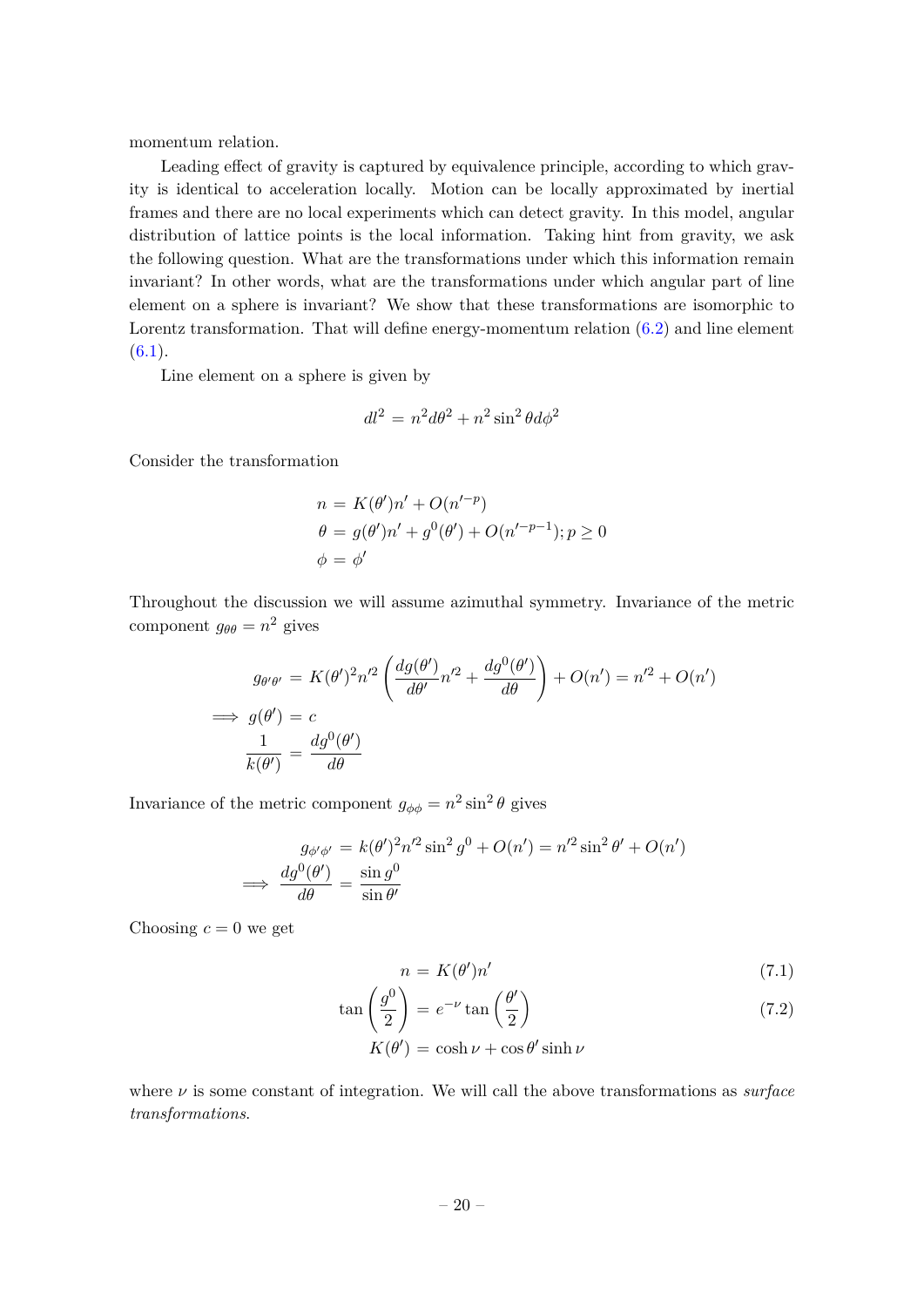To see the transformation of mass *m* of test particle, the appropriate question is, how is the field of test black hole modified under above transformation? Space around test black hole of mass m shrinks by  $\sqrt{\frac{2Gm}{n}}$  $\frac{2m}{n}$  in unit time. Hence drag velocity is

$$
v^n = \sqrt{\frac{2Gm}{n}}
$$

$$
v^{\theta} = v^{\phi} = 0
$$

Under the above transformation

$$
v^{n'} = \frac{\partial n'}{\partial n} v^n = \sqrt{\frac{2G}{n'} \frac{m}{K^3}}
$$
  
\n
$$
v^{\theta'} = \frac{\partial \theta'}{\partial n} v^n = O\left(n'^{-3}\right)
$$
  
\n
$$
v^{\phi'} = 0
$$
\n(7.3)

This shows that *m* transforms like

$$
m'(\theta') = \frac{m}{\left(\cosh \nu + \cos \theta' \sinh \nu\right)^3}
$$

Let us define

$$
E \equiv m'_{00} \equiv \int m'Y_{00}d\Omega = m \cosh u
$$

$$
p_x \equiv m'_{10} \equiv \int m'Y_{10}d\Omega = m \sinh u
$$

$$
p_y \equiv m'_{1,-1} \equiv \int m'Y_{1,-1}d\Omega = 0
$$

$$
p_z \equiv m'_{11} \equiv \int m'Y_{11}d\Omega = 0
$$

One can see that

<span id="page-21-0"></span>
$$
E^2 - p_x^2 - p_y^2 - p_z^2 = m^2 \tag{7.4}
$$

is invariant under above transformation.

When a test particle of mass *m* merges with a black hole, time elapsed in unit step is *Gm*, which is same as flux of space volume annihilated by the test particle in unit time, 1  $\frac{1}{8\pi} \int \frac{dv^n}{dt} \sin \theta d\theta d\phi n d\theta$ . This allows us to give second definition of  $\Delta t$ 

$$
\Delta t \equiv \frac{1}{8\pi} \int \frac{dv^n}{dt} \sin\theta d\theta d\phi n dn
$$

For a Lorentz transformed test particle, flux is

$$
\frac{1}{8\pi} \int \frac{dv^{n'}}{dt} \sin\theta d\theta d\phi n' dr n' = GE
$$

Thus when boosted test particle merges with black hole, time elapsed in unit step is  $GE = Gm \cosh u$ . We will call *E* as *energy*.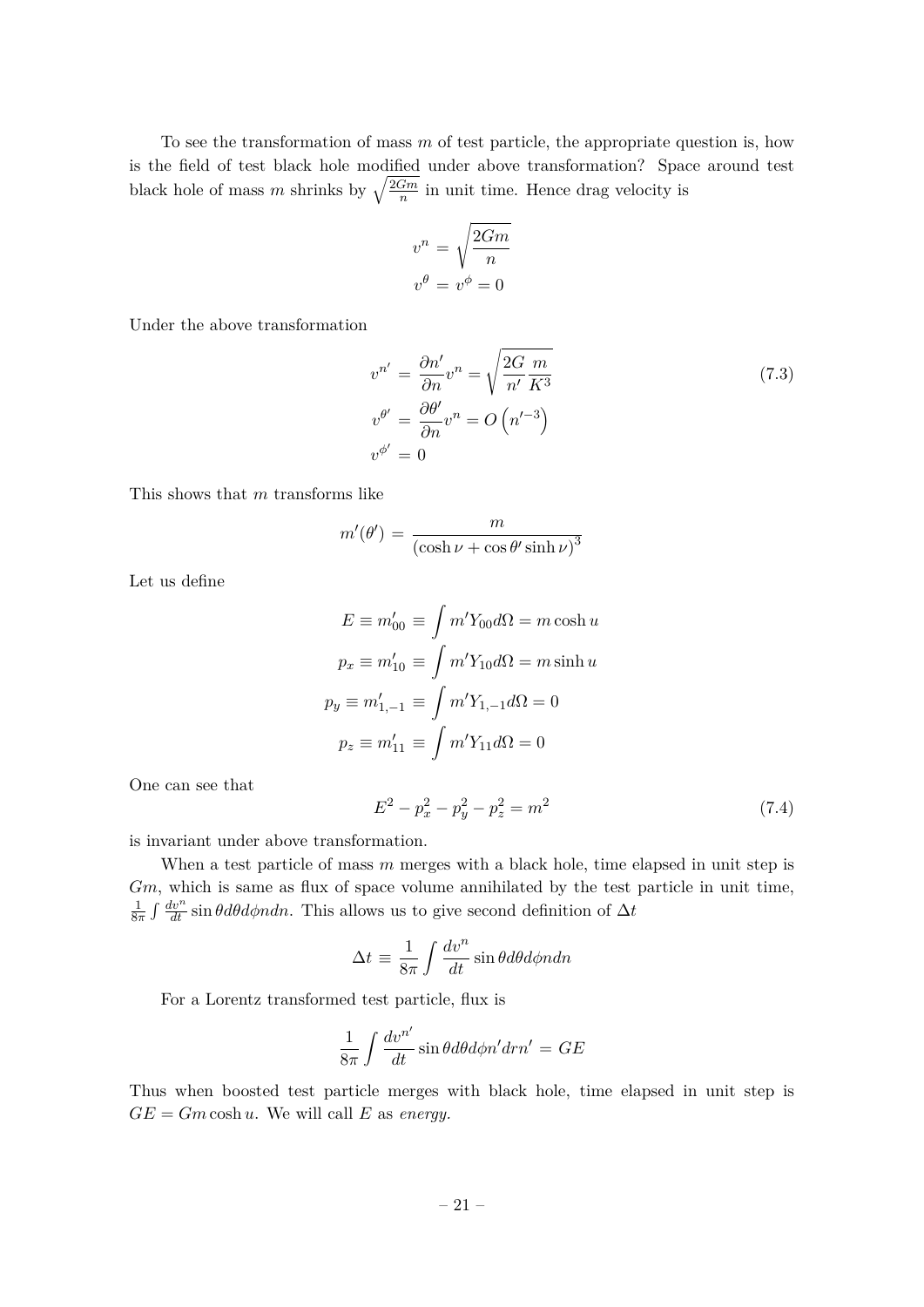Non-vanishing higher spherical harmonics indicate that space is not annihilated isotropically.

$$
m'(\theta') = E + p_x Y_{10} + \sum_{l>1} m'_{lm} Y_{lm}
$$

For example, consider harmonics  $l = 0, 1$ . Space annihilated at  $\theta = \pi$  is  $E - p_x$  and at  $\theta = 0$  is  $E + p_x$ . Thus  $p_x$  represents shift in position. We will call it *momentum*.

This motivates us to identify  $Gm'_{00}$  as the time element  $\Delta t$  and  $Gm'_{10}$  as the length element  $\Delta x$ . So shift per unit time is  $\frac{\Delta x}{\Delta t} = \tanh u$ . For hovering frame, equating shift to drag  $\sqrt{\frac{2GM}{\bar{p}}}$  $\frac{\widetilde{GM}}{\bar{n}}$  gives  $u = \tanh^{-1} \sqrt{\frac{2GM}{\bar{n}}}$  $\frac{2M}{\bar{n}}$  ( $\bar{n}$  is radial coordinate of heavy black hole). This proves equation [\(6.2\)](#page-17-3). Identification along with equation [\(7.4\)](#page-21-0) allows us to construct invariant length

$$
ds^{2} = -dt^{2} + dn^{2} + n^{2}d\theta^{2} + n^{2}\sin^{2}\theta d\phi^{2}
$$
\n(7.5)

This completes the derivation of equation [\(6.1\)](#page-17-0).

In addition to invariance of angular part of line element on sphere, we have to also satisfy invariance of *ds*<sup>2</sup> .

$$
t = a(t', \theta')n' + a^{0}(t', \theta') + O(n'^{-p-1})
$$
  
\n
$$
n = K(\theta')n' + \rho(t' - n', \theta') + O(n'^{-p-1})
$$
  
\n
$$
\theta = 2 \arctan\left(e^{-\nu}\tan\frac{\theta'}{2}\right) + O(n'^{-p-1}); p \ge 0
$$
  
\n
$$
\phi = \phi'
$$

Holding  $t' - n'$  constant and for large  $n'$ , above ansatz of *n* transformation is consistent with  $(7.1)$  and  $(7.2)$ .

$$
g^{n'n'} = \left(K - \frac{d\rho}{d(t' - n')}\right)^2 - a^2 = 1
$$

$$
g^{t't'} = -\left(\frac{da}{dt'}n' + \frac{da^0}{dt'}\right)^2 + \left(\frac{d\rho}{d(t' - n')}\right)^2 = -1
$$

From second equation, comparing coefficients of  $n'^2$  gives  $a = a(\theta')$ . Substituting this in first equation gives

$$
\rho = (t'-n')\rho(\theta') + c_1
$$

which substituting in second equation gives

$$
a^0 = t'a^0(\theta') + c_2
$$

So we get

<span id="page-22-0"></span>
$$
(K - \rho(\theta'))^2 - a^2 = 1\tag{7.6}
$$

$$
-a^{0}(\theta')^{2} + \rho(\theta')^{2} = -1
$$
\n(7.7)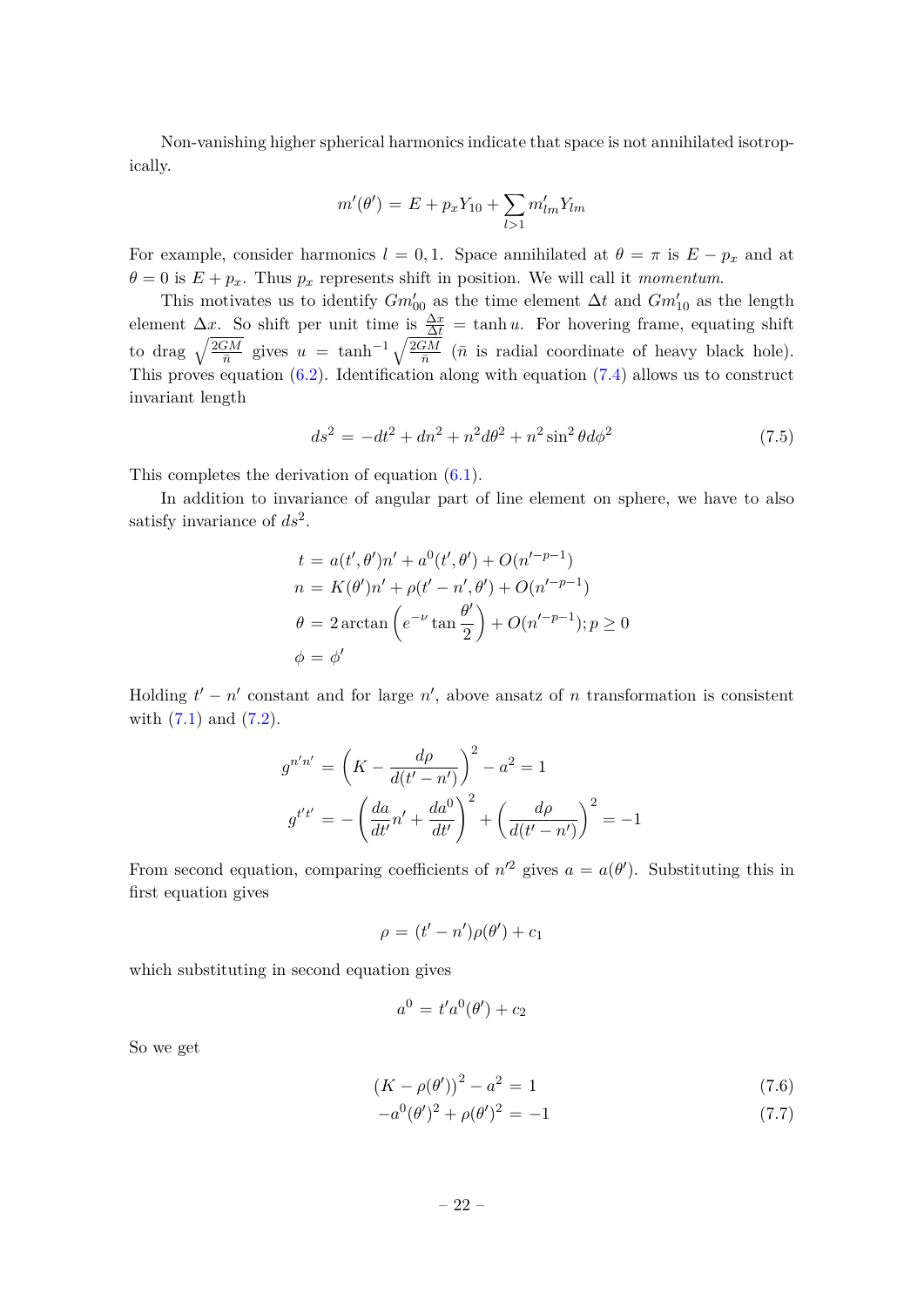We also have third equation

<span id="page-23-0"></span>
$$
g^{t'n'} = -a(\theta')a^0(\theta') + \rho(\theta')\left(K(\theta') - \rho(\theta')\right) = 0
$$
\n(7.8)

Equations  $(7.6)$  and  $(7.8)$  give

$$
a^{2}(a^{0})^{2}/\rho^{2} - a^{2} = 1
$$
  
\n
$$
\implies -a^{0}(\theta')^{2} + \rho(\theta')^{2} = -\rho^{2}/a^{2}
$$
  
\n
$$
\implies \rho^{2} = a^{2}
$$
  
\n
$$
\implies a = \pm \rho
$$

In the third step we have used equation  $(7.7)$ . Substituting this in equation  $(7.6)$  gives

$$
2\rho K = K^2 - 1
$$

$$
\implies \rho = \frac{1}{2} \left( K - \frac{1}{K} \right)
$$

Substituting this in equation [\(7.8\)](#page-23-0) gives

$$
aa^{0} = \rho(K - \rho)
$$

$$
\implies a^{0} = \pm \frac{1}{2} \left( K + \frac{1}{K} \right)
$$

Collecting all the results

$$
t = \pm \left( Kt' - \frac{1}{2} \left( K - \frac{1}{K} \right) (t' - n') \right) + c_2(\theta')
$$
  

$$
n = Kn' + \frac{1}{2} \left( K - \frac{1}{K} \right) (t' - n') + c_1(\theta')
$$

 $\pm$  corresponds to just time reversal. So we choose only the  $+$  solution. Undetermined functions  $c_1(\theta'), c_2(\theta')$  are related to supertranslations. So the complete transformations are

$$
t = \frac{t'}{2} \left( K + \frac{1}{K} \right) + \frac{n'}{2} \left( K - \frac{1}{K} \right) + c_2(\theta') + O(n'^{-p-1})
$$
  
\n
$$
n = \frac{n'}{2} \left( K + \frac{1}{K} \right) + \frac{t'}{2} \left( K - \frac{1}{K} \right) + c_1(\theta') + O(n'^{-p-1})
$$
  
\n
$$
\theta = 2 \arctan \left( e^{-\nu} \tan \frac{\theta'}{2} \right) + O(n'^{-p-1}); p \ge 0
$$
  
\n
$$
\phi = \phi'
$$
  
\n
$$
K(\theta') = \cosh \nu + \cos \theta' \sinh \nu
$$
\n(7.9)

In the direction  $\theta = \theta' = 0$ , above transformation is identical to Lorentz transformation with boost  $-\nu$ .

Some ideas in the above proof are similar to the derivation in the Bondi-Burg-Metzner-Sachs (BMS) paper (part C of [\[37\]](#page-32-7)). However, there are important differences in motivations, assumptions, flow of argument and result. BMS starts with Minkowski line element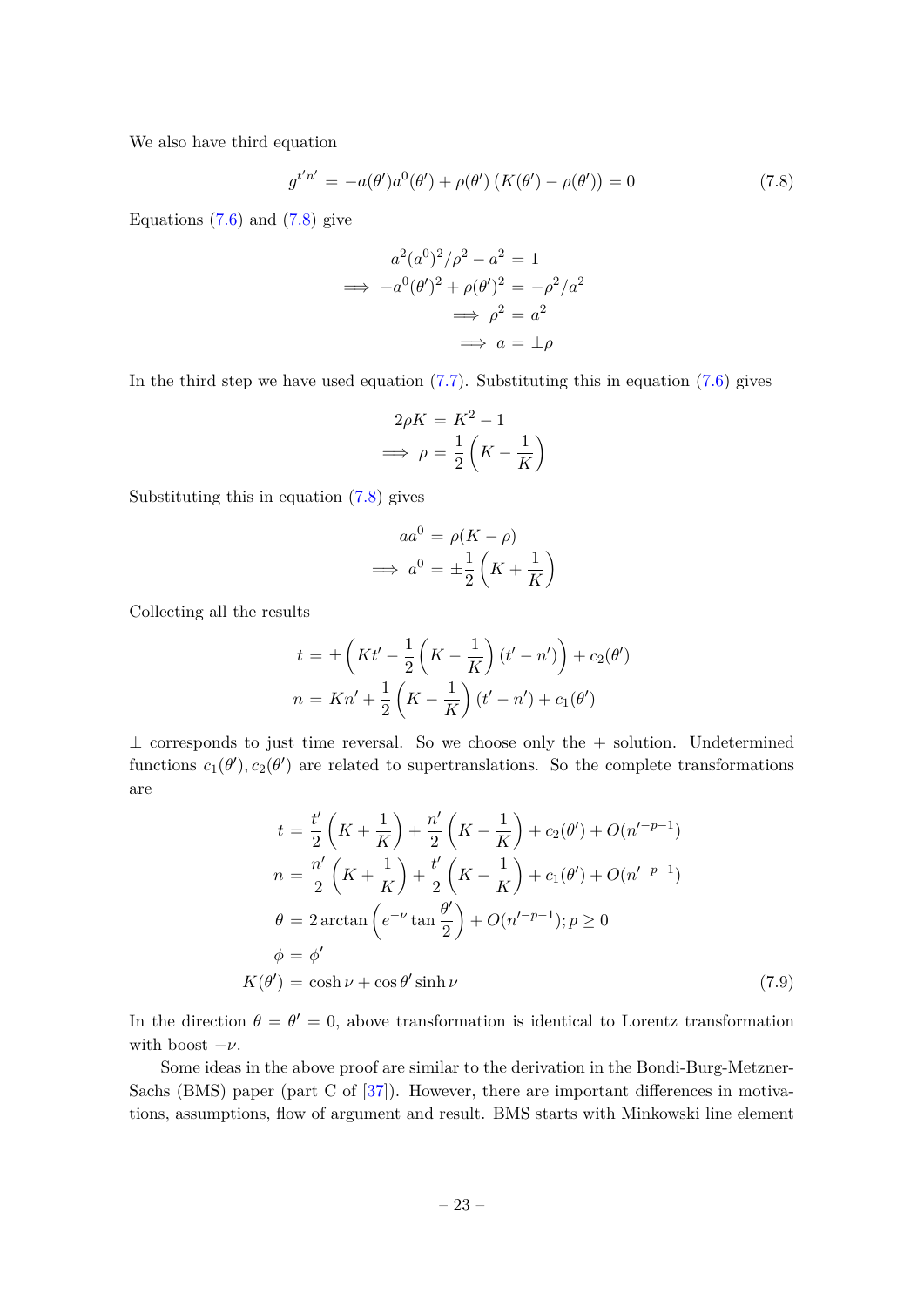with  $O(1/r)$  corrections and discovers that it is invariant under Lorentz transformation along with supertranslation. Motivation is to find out asymptotic symmetry group. Closely looking at the derivation one finds that there are two independent parts. First is invariance of Minkowski line element  $ds^2 = -du^2 - 2du d\tilde{r}$  under Lorentz transformation with boost  $\tilde{\nu}$ . Second is invariance of angular part of line element on sphere  $ds^2 = r^2 d\theta^2 + r^2 \sin \theta^2 d\phi^2$ under surface transformation parametrized by *ν*. Identifying  $\tilde{r}$  with *r* implies  $\tilde{\nu} = \nu$ . Gravity fixes some of the 1*/r* corrections which determines the mass transformation.

Our starting motivation is to find transformation under which local information is invariant. So we demand invariance of angular part of line element on sphere which is much weaker assumption. Then we use the velocity from partition merger and determine mass transformation. This is the keystone from which four-dimensional invariant line element follows.

#### <span id="page-24-0"></span>**8 Observables**

In this section we will explore the physical meaning of the coefficients  $r_{n^2}$ . This will help us find out partition content of the asymptote.

#### **8.1** *r*<sup>1</sup>

Let  $L \gg 1$  denote the last element and  $L_k$  denote the  $k^{th}$  last element of the sequence  $\{1, 2, 3, \ldots, n\}$ . Similarly, let  $f(L_k)$  denote the  $k^{th}$  last element of the sequence  ${f}(M): M \in \{m_1, m_2, ..., m_n\}$ . For the analytic purpose we will treat  $L \to \infty$ . Consider the limit  $M \to L$ .

$$
\lim_{M \to L} P(M^2) = P_1(L^2)
$$

So define

<span id="page-24-1"></span>
$$
r_1 \equiv \lim_{M \to L} P(M^2) e^{-G^2 M^2}
$$
\n(8.1)

which should match with the result obtained from calculating residue [\(4.3\)](#page-8-0). Calculated numerically from residue,  $r_1 = 1.001001011$  up to 9 decimal places. Explicit calculation of partition gives  $P(n^2 \ge 16) = 1.001001011 \times 10^{n^2}$  up to 9 decimal places. Using equation  $(8.1)$  we get  $r_1 = 1.001001011$  for  $L = 16$ . The two results match. Value of L can be chosen based on desired accuracy. Extrapolating to finite *m* we get

<span id="page-24-2"></span>
$$
P_1(m^2) = \left(\lim_{M \to L} P(M^2) e^{-G^2 M^2}\right) e^{G^2 m^2}
$$
\n(8.2)

This gives the amount of information contained in the leading asymptote. Exact information depend on *L*.  $r_1$  is numerically same as  $P(L^2)e^{-G^2L^2}$ . Except  $e^{-G^2L^2}$  which is just a multiplicative factor, information content is

$$
r_1 = P\{L^2\}
$$

For example, if  $L = 16$  then information content of  $r_1$  is partitions of  $P\{16^2\}$ .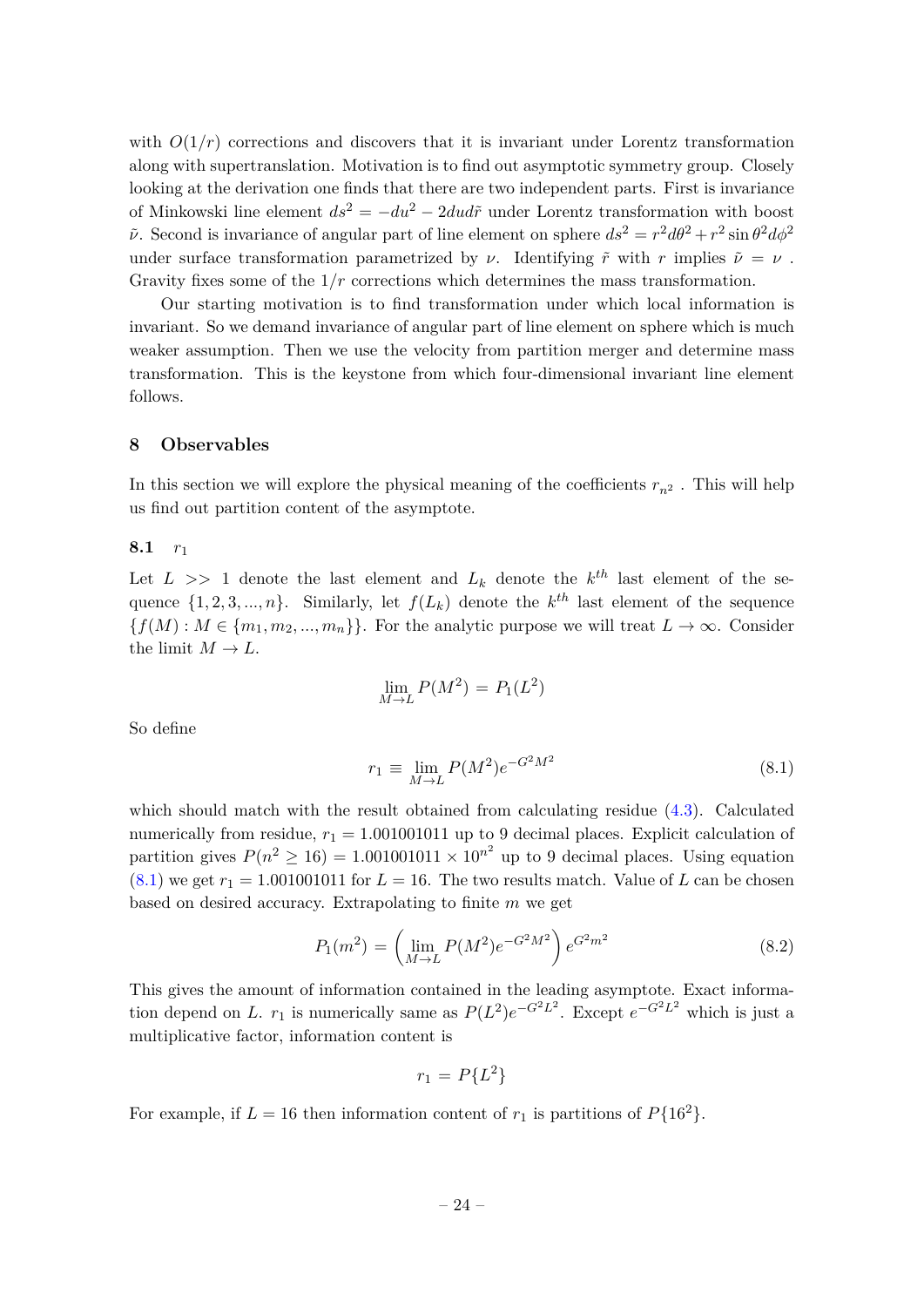# **8.2**  $r_{2^2}$

For general  $m^2$ , equation [\(8.2\)](#page-24-2) says that extrapolate  $P_1(L^2)$  backwards. This underestimates  $P(m^2)$  for  $m < L$ . In the limit  $M \to (L-1)$  we get

$$
\lim_{M \to L-1} \left( P(M^2) - P_1(M^2) \right) = P_2((L-1)^2)
$$

 $\mathcal{L}\left\{P(m^2) - P_1(m^2)\right\}e^{-G^2m^2/4}\right\}$  has  $t_2 = 2$  subsequences  $s_2^t(m) \mid \{1, 4, 9, ...\}, t \in \mathbb{R}$  $T_2 = \{1, 2, ..., t_2\}$  with different limits.

$$
\lim_{s_2^t(M) \to s_2^t(L)} \left( P(s_2^t(M)) - P_1(s_2^t(M)) \right) = P_4(s_2^t(L))
$$

For sufficiently large *L*,  $P_4(s_2^t(L))$  matches with  $P(s_2^t(L)) - P_1(s_2^t(L))$  up-to desired accuracy . So define

<span id="page-25-0"></span>
$$
r_4^t \equiv \lim_{s_2^t(M) \to s_2^t(L)} \left( P(s_2^t(M)) - P_1(s_2^t(M)) \right) e^{-G^2 s_2^t(M)/4}
$$
(8.3)

Explicit calculation of partition for  $n^2 \geq 64$  gives

$$
P(n^2) = \begin{cases} -0.011124359 \times 10^{m^2/4} & m = 2k \\ -0.006260251 \times 10^{m^2/4} & m = 2k + 1 \end{cases}
$$

up to 9 decimal places. Using equation [\(8.3\)](#page-25-0) we get

$$
r_{2^2} = r_4 = \begin{cases} -0.011124359 & m = 2k \\ -0.006260251 & m = 2k + 1 \end{cases}
$$

This matches with the result obtained from calculating residue [\(4.4\)](#page-9-0). Extrapolating to finite *m*

$$
P_2(m^2) = \left(\lim_{s_2^t(M) \to s_2^t(L)} \left( P(s_2^t(M)) - P_1(s_2^t(M)) \right) e^{-Gs_2^t(M)/4} \right) e^{G^2 m^2/2^2}
$$
 (8.4)  

$$
t = [m^2] \in T_2
$$

where  $[m^2]$  denote the subsequence in which  $m^2$  appears. This gives the amount of information contained in the second asymptote.

# **8.3**  $r_{s(1)}$

Sequence  $\{P(s(m))e^{-G^2s(m)/s(1)}\}$  may have  $t_1$  subsequences  $s_1^t(m)$  |  $s(m)$ ,  $t \in T_1$  =  $\{1, 2, 3, ..., t_1\}$  with different limits.

$$
\lim_{s(M)\to s_1^t(L)} P(s(M)) = P_{s(1)}(s_1^t(L)), t \in T_1
$$

So define

<span id="page-25-1"></span>
$$
r_{s(1)}^t \equiv \lim_{s_1^t(M) \to s_1^t(L)} P(s_1^t(M)) e^{-G^2 s_1^t(M)/s(1)}, t \in T_1
$$
\n(8.5)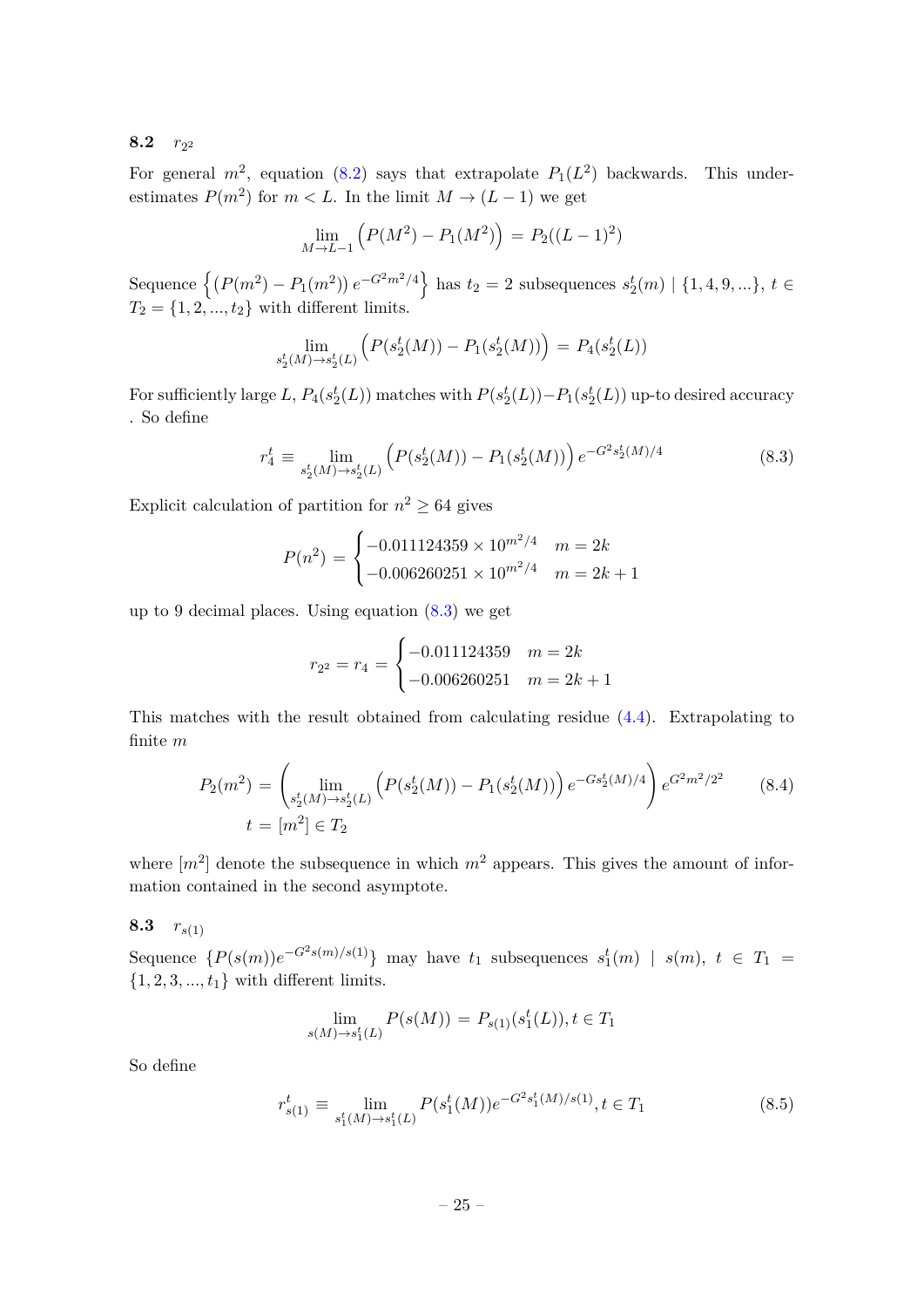| m              | $r_{s(1)} \times 10^{s(m)/s(1)}$       | P(s(m))                                |
|----------------|----------------------------------------|----------------------------------------|
| $\mathbf{1}$   | 10.00000000100010000                   | 10.00000000000000000                   |
| $\overline{2}$ | 10.00000000100010001                   | 10.00000000000000000                   |
| 3              | $10.00000000100010000 \times 10^{15}$  | $10.00000000100010000 \times 10^{15}$  |
| $\overline{4}$ | $10.00000000100010001 \times 10^{19}$  | $10.00000000100010001 \times 10^{19}$  |
| 5              | $10.00000000100010000 \times 10^{43}$  | $10.00000000100010000 \times 10^{43}$  |
| 6              | $10.00000000100010001 \times 10^{65}$  | $10.00000000100010001 \times 10^{65}$  |
| 7              | $10.00000000100010001 \times 10^{79}$  | $10.00000000100010001 \times 10^{79}$  |
| 8              | $10.00000000100010000 \times 10^{115}$ | $10.00000000100010000 \times 10^{115}$ |
| 9              | $10.00000000100010001 \times 10^{157}$ | $10.00000000100010001 \times 10^{157}$ |

<span id="page-26-0"></span>**Table 1**. Comparison of  $r_{s(1)}$  and partition  $P(s(1))$ . Up to 17 decimal places they match for  $m \geq 3$ .

which should match with the result obtained from calculating residue. One can see from the table [\(1\)](#page-26-0) that residue matches with equation  $(8.5)$  for  $m > 3$ . One can also see that up to 17 decimal places there are two limit points. Extrapolating to finite *m*

$$
P_{s(1)}(s(m)) = \left(\lim_{\substack{s_1^t(M) \to s_1^t(L) \\ t = [s(m)] \in T_1}} P(s_1^t(M))e^{-G^2s_1^t(M)/s(1)}\right) e^{G^2s(m)/s(1)} \tag{8.6}
$$

where  $[s(m)]$  denote the subsequence in which  $s(m)$  appears.

8.4  $r_{s(n+1)}$ 

Assuming that  $P_{s(n)}$  can be expressed as

$$
P_{s(n)}(s(m)) = \left(\lim_{s_n^u(M) \to s_n^u(L)} \left( P(s_n^u(M)) - \sum_{j=1}^{n-1} P_{s(j)}(s_n^u(M)) \right) e^{-G^2 s_n^u(M)/s(n)} \right) e^{G^2 s(m)/s(n)},
$$
  

$$
u = [s(m)] \in T_n = \{1, 2, ..., t_n\}
$$

where  $[s(m)]$  denotes the subsequence in which  $s(m)$  appear. This under-estimates  $P(s_n^u(L_k))$ ,  $u \in$ *T<sup>n</sup>* for *k >* 1.

$$
\lim_{s_n^u(M) \to s_n^u(L_2)} \left( P(s_n^u(M)) - \sum_{j=1}^n P_{s(j)}(s_n^u(M)) \right) = P_{s(n+1)}(s_n^u(L_2)), u \in T_n
$$

Sequence  $\left\{\left(P(s_n^u(M))-\sum_{j=1}^nP_{s(j)}(s_n^u(M))\right)e^{-G^2s_n^u(M)/s(n+1)}\right\}$  has  $t_{n+1}$  subsequences  $s_{n+1}^t(m)$  |  $s_n^u(m)$ ,  $t \in T_{n+1} = \{1, 2, ..., t_{n+1}\}$  with different limits.

$$
\lim_{s_{n+1}^t(M)\to s_{n+1}^t(L)} \left( P(s_{n+1}^t(M)) - \sum_{j=1}^n P_{s(j)}(s_{n+1}^t(m)) \right) = P_{s(n+1)}(s_{n+1}^t(L)), t \in T_{n+1}
$$

This defines  $r_{s(n+1)}^t$ 

<span id="page-26-1"></span>
$$
r_{s(n+1)}^t \equiv \lim_{s_{n+1}^t(M) \to s_{n+1}^t(L)} \left( P(s_{n+1}^t(M)) - \sum_{j=1}^n P_{s(j)}(s_{n+1}^t(m)) \right) e^{-G^2 s_{n+1}^t(M)/s(n+1)} (8.7)
$$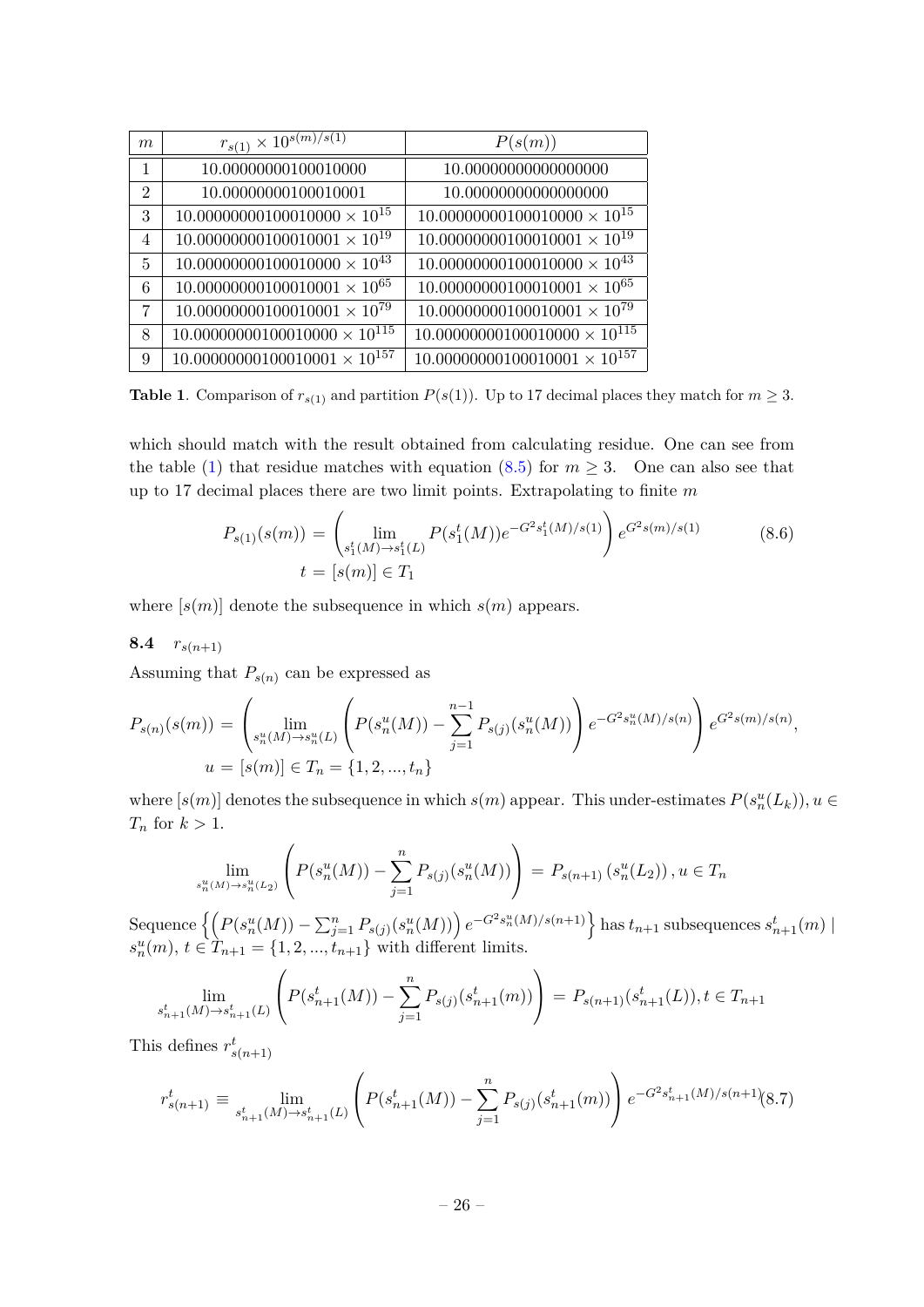which should match with the result obtained from calculating residue. Extrapolating to finite *m*

<span id="page-27-1"></span>
$$
P_{s(n+1)}(s(m)) = \left(\lim_{\substack{s_{n+1}^t(M) \to s_{n+1}^t(L)}} \left( P(s_{n+1}^t(M)) - \sum_{j=1}^n P_{s(j)}(s_{n+1}^t(M)) \right) e^{-G^2 s_{n+1}^t(M)/s(n+1)} \right) e^{G^2 s(m)/s(n+1)}
$$
  

$$
t = [s(m)] \in T_{n+1} = \{1, 2, ..., t_{n+1}\}
$$
 (8.8)

#### **8.5 Information and Radiation**

 $r_{s(n)}$  was defined in section [\(4\)](#page-7-0) as

<span id="page-27-2"></span>
$$
P_{s(n)}(s(m)) \equiv -\sum_{i=1}^{s(n)} R(z_i, s(m)) \tag{8.9}
$$

$$
r_{s(n)} \equiv P_{s(n)}(s(m))e^{-G^2 s(m)/s(n)}
$$
(8.10)  

$$
R(z_i, s(m)) = \lim_{z \to z_0} \frac{z - z_i}{z^{s(m)+1}} \prod_{l=1}^{\infty} \frac{1}{1 - wz^{s(l)}}
$$
  

$$
(1 - wz_i^{s(n)}) = 0, \forall i \in \{1, 2, ..., s(n)\}
$$

In general,  $r_{s(n)}$  takes more than one value  $\{r_{s(n)}^1, r_{s(n)}^2, ..., r_{s(n)}^{t_n}, ..., r_{s(n)}^{t_n}\}$  where t depends on *s*(*m*).

Another way to define  $r_{s(n)}^t$  is using equation [\(8.7\)](#page-26-1). We motivated and also checked numerically the definition [\(8.8\)](#page-27-1) matches with [\(8.9\)](#page-27-2) for finite *m*. While [\(8.9\)](#page-27-2) and [\(8.10\)](#page-27-2) are calculated using finite number of initial terms of partition  $\{P(s(1)), P(s(2)), \ldots, P(s(m))\}$ . [\(8.7\)](#page-26-1) and  $(8.8)$  are calculated using finite number of end terms of partition  $\{P(s(L)), P(s(L_2)), \ldots, P(s(L_m))\}.$ These definitions extrapolated to finite *m* match with each other.

The second definition has the advantage of being physically meaningful. It tells us that  $r_{n^2}$  is nothing but partition. Along with this knowledge,  $\Delta P_n$  in equation [\(5.6\)](#page-12-2) gives observable information. Since this observable information is a result of change in background metric, it is nothing but bremsstrahlung radiation. Still some work is necessary to find out the exact form of the gravitational radiation. That will be done in a follow up paper.

#### <span id="page-27-0"></span>**9 Conclusion**

We have considered a model based on partition of squares  $\{1, 4, 9, ..., m^2, ... : m \in \mathbb{N}\}\$  with weight  $w = e^{G^2}$  as defined in section [\(4\)](#page-7-0). It can be expressed as sum of asymptotes

$$
P(m^2) = \sum_{n\geq 1} P_n(m^2)
$$
  
\n
$$
P_n(m^2) = r_{n^2} e^{G^2 m^2/n^2}
$$
  
\n
$$
r_{w,n^2} = \frac{1}{n^2} \prod_{k\neq n} \sum_{j=1}^{n^2} \left( \frac{e^{2\pi j \frac{m^2}{n^2} i}}{1 - e^{2\pi j \frac{k^2}{n^2} i} w^{1 - \frac{k^2}{n^2}}} \right)
$$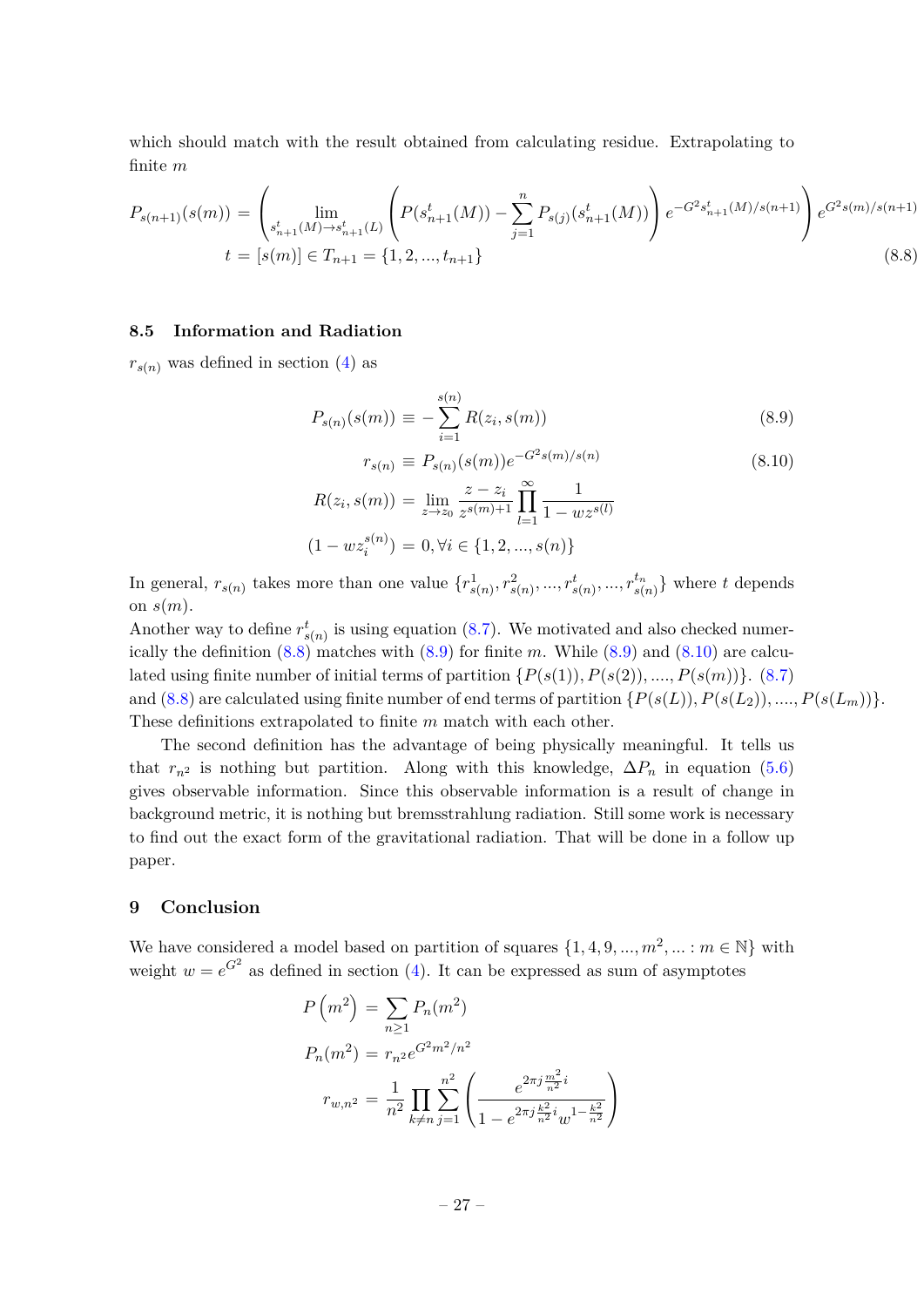Leading asymptote grows like  $e^{G^2m^2}$  and  $n^{th}$  subleading asymptote grows like  $e^{G^2m^2/n^2}$ . There are two different regimes. First is small *n* regime  $n < Gm$ . This regime is closer to partition perspective and most visible in the graph  $(4)$ . The coefficient  $r_1$  has simple physical interpretation in terms of partition as described in section [\(8\)](#page-24-0). On the other hand since  $e^{G^2 m^2/n^2} > 1$ , perturbative analysis is not possible. Second is large *n* regime *n >> Gm*. This regime represent fine deviations of partition from the leading asymptotic behavior and is difficult to see in the graph. Coefficients  $r_{n^2}$  become more and more complicated for  $n >> Gm$ . On the other hand,  $e^{G^2 m^2/n^2} \sim 1 \implies \frac{\Delta P_n}{\Delta(Gm)}$  $r_{n^2} \left( \frac{2G^2m}{n^2} \right)$  $\left(\frac{G^2m}{n^2}\right)e^{G^2m^2/n^2}$  << 1. So perturbative analysis is possible.

We have studied merger of two partitions and realized that the amount of merger can be used as a measure to define *distance n*.

$$
P{m2} \bullet P{M2} \to P{m2, M2, n} \to P{(M+m)2}
$$

such that  $P{m^2, M^2, n = \infty} = P{m^2 \cdot P{M^2}$  (two systems are completely separate) and  $P{m^2, M^2, n = 0} = P{(M+m)^2}$  (systems have completely merged). When intermediate state  $P{m^2, M^2, n}$  is identified with the  $n^{th}$  subleading asymptote then merger matches with particle falling in black hole. Space and time acquires meaning only in the context of merger. Prior to merger parts are observable which are called *space*. Upon merger, space is converted to non-observable parts and information is released. As a result, space shrinks with velocity  $v = \sqrt{\frac{2GM}{n}}$  $\frac{M}{n}$  at radius *n* from the black hole and test particle drags along with the space fabric.

Effective physical picture emerges where a black hole of mass *M* acts as space sink and annihilates space of volume  $2GM$  per unit time. Specially  $\frac{1}{n^2}$  factor in  $\Delta v = \frac{2GM}{n^2} \Delta t$ would give an impression that there is conservation and continuity relation. Space is flowing towards black hole and finally draining into it. However information emitted during merger from surface of radius *n*

$$
\Delta P_n = r_{n^2} \left(\frac{2G^2 M m}{n^2}\right) e^{G^2 M^2/n^2}
$$

reveals that the effective picture is misleading. Discussion in section [\(8\)](#page-24-0) shows that coefficients  $r_{n^2}$  are nothing but partitions in convoluted form. Thus there is no analytic relation between  $r_{n^2}$  and  $r_{(n+1)^2}$ . To get  $\Delta P_n$  one has to fall back to the definition of partition. In other words, information on surface of radius  $n$  and  $(n + 1)$  is not related. So there is no flow of space from one surface to the next. Appearance of flow is only emergent. Information released at two consecutive time slices are unrelated. This is how causality emerges. Emergent causality is the guiding principle throughout the work. Place where emergent patterns are found is Natural numbers or some derivative of it. So we call this framework *Sankhyaa* (pronounced Sunkh-ya).

Majority of the information is contained in small *n* asymptotes. Information appears to be localized in a bounded region which effectively looks like an event horizon. Region inside and far outside the horizon is described by small *n* and large *n* asymptotes respectively. The sharp notion of event horizon disappears and information is spread all over the space.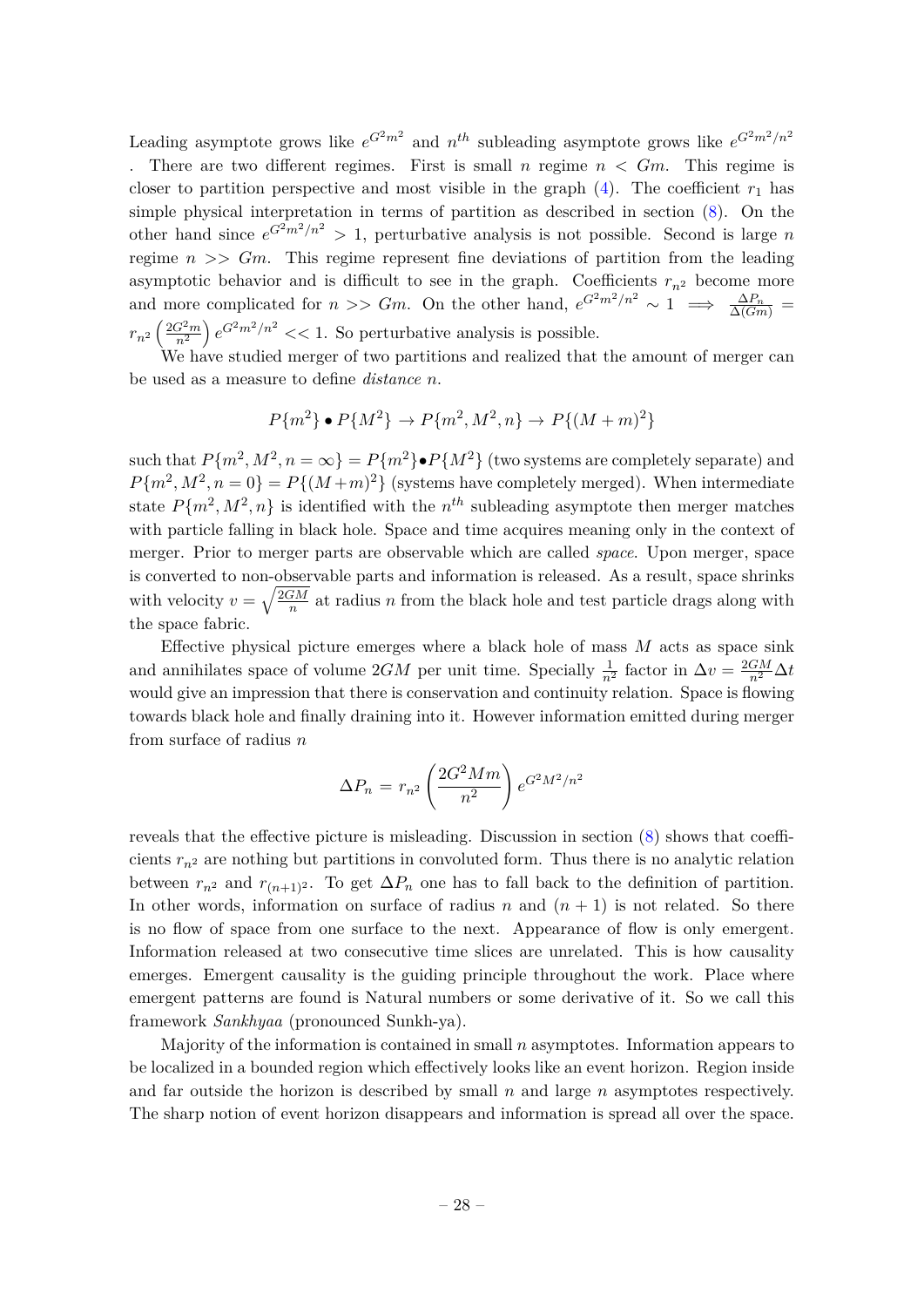This unifies black hole and background spacetime and replaces them with one fundamental object described by partition. We call it blackhole-space. Small *n* regime is closer to blackhole entropy and large *n* regime is closer to spacetime perspective. Important take away is that one mechanism explains black-hole entropy and metric. This shows that gravitational radiation carries black-hole entropy worth of information. By analyzing the radiation we can retrieve the information emitted during merger. In a follow up paper we will give corrections to Schwarzschild metric and gravitational radiation from which information can be retrieved upto  $O(G^3)$ . Second prediction is that if radiation with right information is sent in, instead of increasing mass of black hole it will de-merge the black hole. This is reverse process of black-hole formation. That is how, a free particle is able to resist fall by boosting in opposite direction. We call this phenomenon as information pressure. This will be shown in future work.

From the above model it is clear that classical gravity cannot be separated from quantum gravity. Gravity is quantized from the get-go. The root lies in common origin of metric (large *n* regime) and black-hole entropy (small *n* regime). Metric is usually assumed to have classical meaning as in classical general relativity, while entropy is purely quantum object without any classical description. This work shows that metric and entropy are on equal footing. There is no meaning of metric without entropy. This was expected a-priori for at least couple of reasons. First reason comes from information puzzle. Black-hole entropy is of quantum origin. On the other hand soft radiation is known to carry to some information [\[24,](#page-31-13) [33\]](#page-32-3). This is classical in nature. Hence there is some ambiguity between classical and quantum origin of information. Secondly, in emergent causality, boundary condition is built into the system. This can also be seen as unification of boundary condition with the differential equation. Any attempt to unify differential equation with boundary conditions will quantize the theory. Hence the system is quantized by construction. This is one of the hallmarks of quantum gravity.

A comprehensive discussion of information paradox and associated confusions and subtleties can be found in [\[21,](#page-31-10) [23\]](#page-31-11). While the spectrum of approaches is very broad, all of them have one feature in common. They all interpret information as quantum information. That is, all the approaches are based on qubits / quantum fields / wavefunction which we will collectively refer to as field. Original Hawking's argument of mixed nature of radiation is also formulated in terms of quantum field. Field by definition requires a prenotion of spacetime. In some sense, the knot of information paradox lies at lack of correct understanding of what do we mean by information?

Information content and interpretation is very different for a bit (classical information) and a qubit. While separate classical bits describe position and momentum, quantum field contains information about both position and momentum. Bit cannot be used to describe qubit. Just like qubit and bit are two completely different ways of describing nature. In the same way, partition of natural numbers is a completely new way of describing nature. Separate quantum fields are necessary to describe matter and metric. Partition integrates information about the particle and the spacetime by unifying them. Bits or qubits cannot be used to describe partition. Instead of wavefunction of black hole, partition of blackholespace is more apt description of nature. This work can also be seen as an interpretation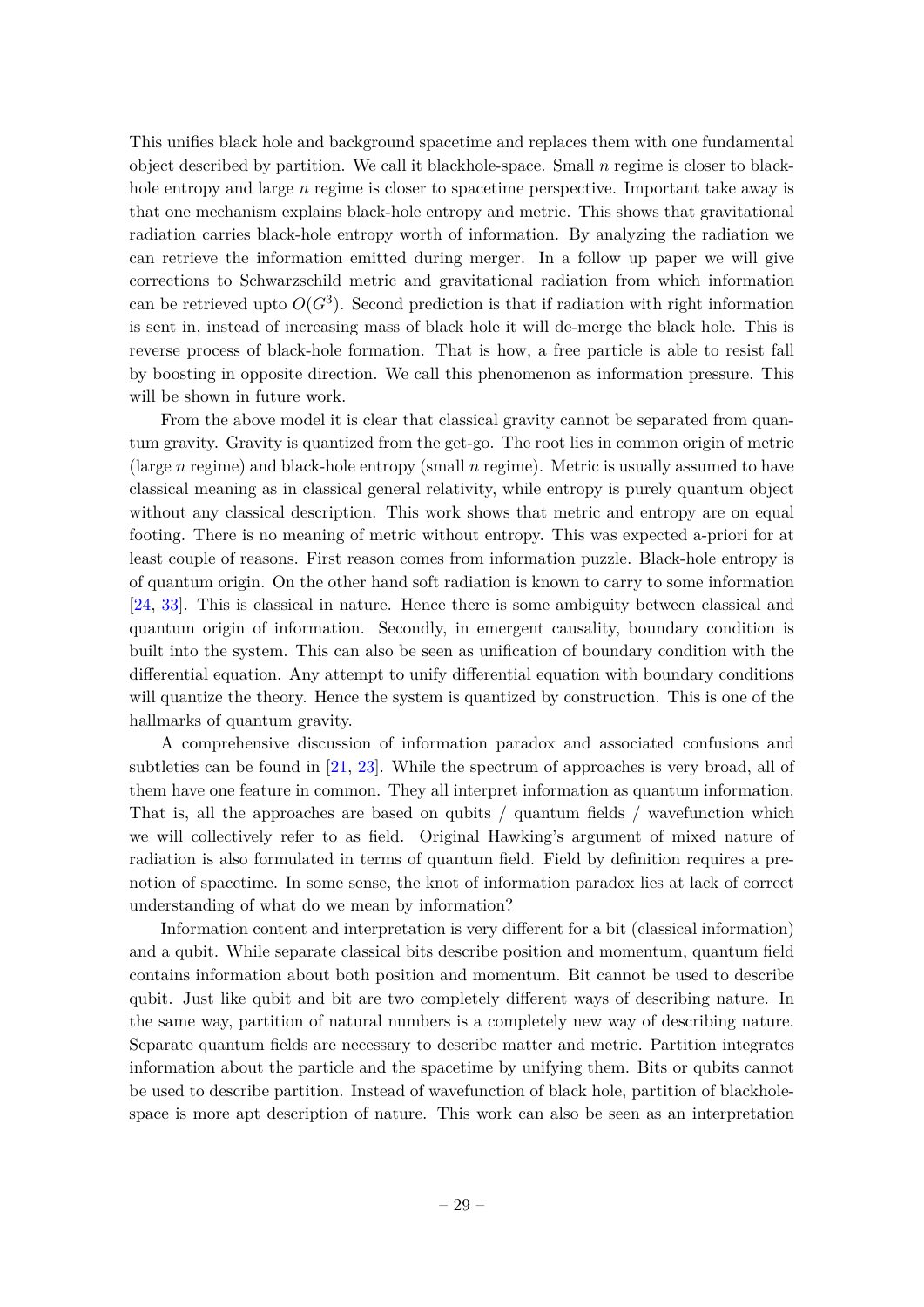of partition. We found the prescription through which classical information emerges from partition. More detailed study is necessary to see how field emerges from partition.

Seen as scattering process, Hawking radiation is a spontaneous decay process of black hole. Above model allows de-merger of black hole if right information is sent into the black hole. This suggests a mechanism by which energy can flow out of black hole. In future work we would like to explore these issues.

There is also a volume of work on stringy microstates of black hole summed up in [\[32\]](#page-32-2). These microstates count the number of excitations of string in weak coupling limit. In perturbative string theory, strings or branes are D-dimensional fundamental objects leaving in spacetime. Partition or blackhole-space is also an extended fundamental object by itself. But it does not exist inside spacetime. It is unified description of spacetime and matter together. It is different from counting string states. Partition is like degrees of freedom in natural numbers. At best one can think of the parts as excitation of gravitons or degrees of freedom of spacetime. Probably this work will have natural connection with non-perturbative description of string theory.

Experiments in physics are about observing field and radiation far from the particle. This is same as measuring large *n* asymptotes of the partition. From that we reconstruct properties of the particle. This is the only known way of observing nature till now. We do not see the particle as whole. This work suggests that there could be experiments for small *n* regime as well, which would be new class of experiments closer to partition perspective and far from spacetime perspective. A stronger claim is that it could be possible to see the whole particle if one can capture the full partition  $P{n^2}$  (this is exact partition and not just the leading asymptotes) in one go. This would be completely new way of observing nature devoid of space and time. Experimental aspects of partition will be demonstrated in future project.

## **Acknowledgments**

I would like to thank Ashoke Sen for number of discussions. I also acknowledge the support of Brown University, USA and hospitality of Vedanta Society of Providence, USA where initial part of the work was done. Most of the work is motivated by numerous insightful discussions with Swami Yogatmananda at the Vedanta Society.

#### **References**

- <span id="page-30-0"></span>[1] G. Jannes, *Emergent gravity: the BEC paradigm*, Ph.D. thesis, Madrid U. (2009), [arXiv:0907.2839 \[gr-qc\]](http://arxiv.org/abs/0907.2839) .
- <span id="page-30-1"></span>[2] S. Finazzi, S. Liberati, and L. Sindoni, [Phys. Rev. Lett.](http://dx.doi.org/10.1103/PhysRevLett.108.071101) **108**, 071101 (2012), [arXiv:1103.4841 \[gr-qc\]](http://arxiv.org/abs/1103.4841) .
- <span id="page-30-2"></span>[3] I. V. Vancea and M. A. Santos, [Mod. Phys. Lett.](http://dx.doi.org/10.1142/S0217732312500125) **A27**, 1250012 (2012), [arXiv:1002.2454](http://arxiv.org/abs/1002.2454) [\[hep-th\]](http://arxiv.org/abs/1002.2454) .
- [4] E. P. Verlinde, JHEP **04**[, 029 \(2011\),](http://dx.doi.org/10.1007/JHEP04(2011)029) [arXiv:1001.0785 \[hep-th\]](http://arxiv.org/abs/1001.0785) .
- <span id="page-30-3"></span>[5] E. P. Verlinde, [SciPost Phys.](http://dx.doi.org/10.21468/SciPostPhys.2.3.016) **2**, 016 (2017), [arXiv:1611.02269 \[hep-th\]](http://arxiv.org/abs/1611.02269) .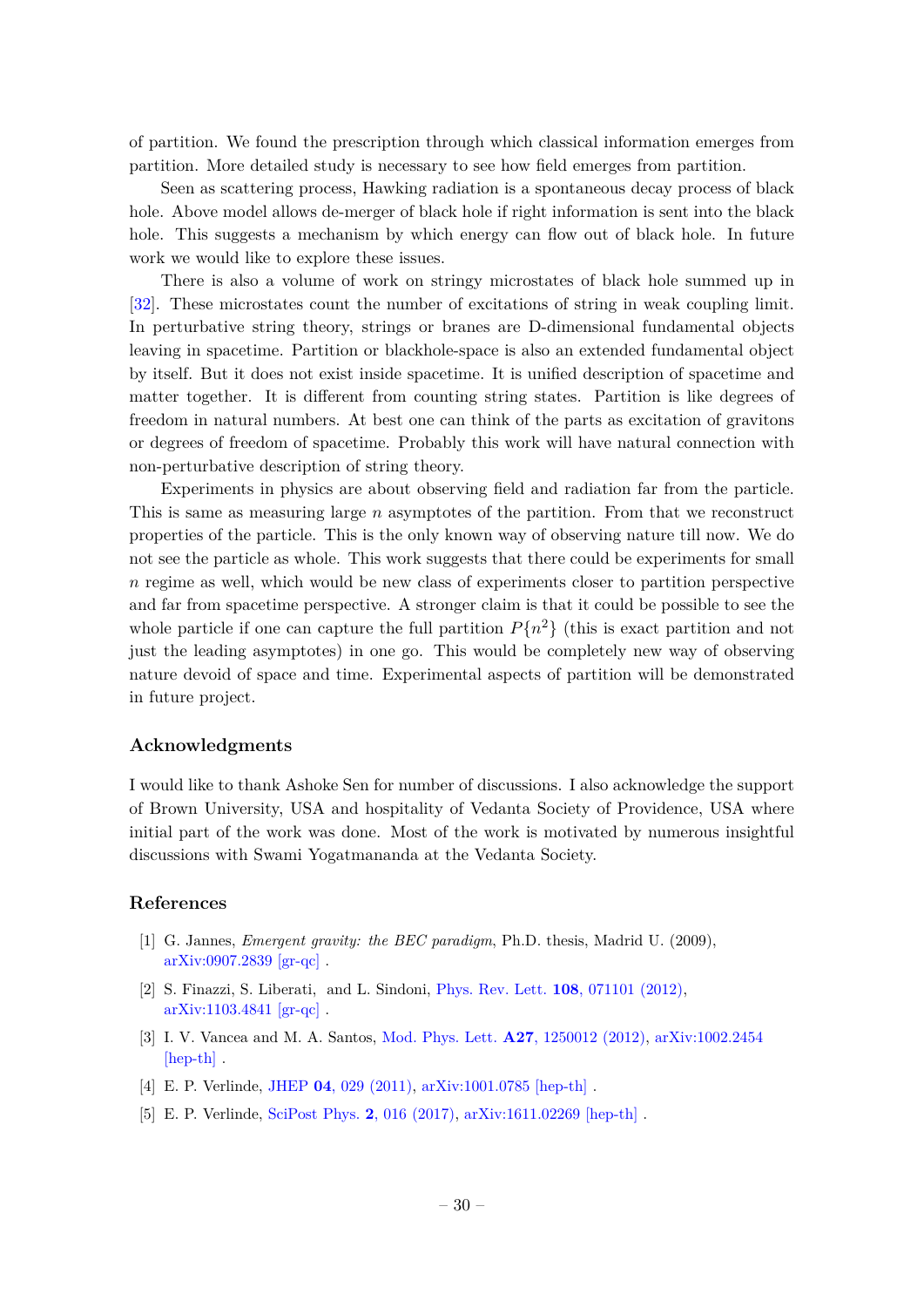- <span id="page-31-0"></span>[6] H. S. Yang, *Lie theory and its applications in physics. Proceedings, 7th International Workshop, Varna, Bulgaria, June 18-24, 2007*, Bulg. J. Phys. **35**, 323 (2008), [arXiv:0711.0234 \[hep-th\]](http://arxiv.org/abs/0711.0234) .
- <span id="page-31-1"></span>[7] V. O. Rivelles, *Proceedings, 14th Mexican School of Particles and Fields (MSPF 2010): Morelia, Mexico, November 4-12, 2010*, [J. Phys. Conf. Ser.](http://dx.doi.org/ 10.1088/1742-6596/287/1/012012) **287**, 012012 (2011), [arXiv:1101.4579 \[hep-th\]](http://arxiv.org/abs/1101.4579) .
- <span id="page-31-2"></span>[8] S. Lloyd, Submitted to: Science (2005), [arXiv:quant-ph/0501135 \[quant-ph\]](http://arxiv.org/abs/quant-ph/0501135) .
- <span id="page-31-3"></span>[9] H. Steinacker, [Class. Quant. Grav.](http://dx.doi.org/10.1088/0264-9381/27/13/133001) **27**, 133001 (2010), [arXiv:1003.4134 \[hep-th\]](http://arxiv.org/abs/1003.4134) .
- <span id="page-31-4"></span>[10] A. Almheiri, X. Dong, and D. Harlow, JHEP **04**[, 163 \(2015\),](http://dx.doi.org/10.1007/JHEP04(2015)163) [arXiv:1411.7041 \[hep-th\]](http://arxiv.org/abs/1411.7041) .
- [11] D. Harlow, [Commun. Math. Phys.](http://dx.doi.org/10.1007/s00220-017-2904-z) **354**, 865 (2017), [arXiv:1607.03901 \[hep-th\]](http://arxiv.org/abs/1607.03901) .
- <span id="page-31-12"></span>[12] G. T. Horowitz and J. Polchinski, , 169 (2006), [arXiv:gr-qc/0602037 \[gr-qc\]](http://arxiv.org/abs/gr-qc/0602037) .
- <span id="page-31-5"></span>[13] P. Kovtun, D. T. Son, and A. O. Starinets, [Phys. Rev. Lett.](http://dx.doi.org/10.1103/PhysRevLett.94.111601) **94**, 111601 (2005), [arXiv:hep-th/0405231 \[hep-th\]](http://arxiv.org/abs/hep-th/0405231) .
- <span id="page-31-6"></span>[14] J. J. Heckman and H. Verlinde, (2011), [arXiv:1112.5210 \[hep-th\]](http://arxiv.org/abs/1112.5210).
- [15] S. Carlip, [Stud. Hist. Phil. Sci.](http://dx.doi.org/10.1016/j.shpsb.2012.11.002) **B46**, 200 (2014), [arXiv:1207.2504 \[gr-qc\]](http://arxiv.org/abs/1207.2504) .
- <span id="page-31-7"></span>[16] D. Marolf, [Phys. Rev. Lett.](http://dx.doi.org/10.1103/PhysRevLett.114.031104) **114**, 031104 (2015), [arXiv:1409.2509 \[hep-th\]](http://arxiv.org/abs/1409.2509) .
- <span id="page-31-8"></span>[17] S. B. Giddings and A. Strominger, Nucl. Phys. **B307**[, 854 \(1988\).](http://dx.doi.org/10.1016/0550-3213(88)90109-5)
- [18] J. B. Hartle and S. W. Hawking, Phys. Rev. **D28**[, 2960 \(1983\),](http://dx.doi.org/10.1103/PhysRevD.28.2960) [Adv. Ser. Astrophys. Cosmol.3,174(1987)].
- [19] J. B. Hartle, in *27th Liege International Astrophysical Colloquium on Origin and Ea Early History of the Universe Liege, Belgium, July 1-4, 1986* (1986) pp. 1–19, [,1(1986)].
- <span id="page-31-9"></span>[20] J. Wudka, Phys. Rev. **D36**[, 1036 \(1987\).](http://dx.doi.org/10.1103/PhysRevD.36.1036)
- <span id="page-31-10"></span>[21] D. Harlow, [Rev. Mod. Phys.](http://dx.doi.org/10.1103/RevModPhys.88.015002) **88**, 015002 (2016), [arXiv:1409.1231 \[hep-th\]](http://arxiv.org/abs/1409.1231) .
- [22] S. B. Giddings, in *Particles, strings and cosmology. Proceedings, 19th Johns Hopkins Workshop and 5th PASCOS Interdisciplinary Symposium, Baltimore, USA, March 22-25, 1995* (1995) pp. 415–428, [arXiv:hep-th/9508151 \[hep-th\]](http://arxiv.org/abs/hep-th/9508151) .
- <span id="page-31-11"></span>[23] S. D. Mathur, *Strings, Supergravity and Gauge Theories. Proceedings, CERN Winter School, CERN, Geneva, Switzerland, February 9-13 2009*, [Class. Quant. Grav.](http://dx.doi.org/ 10.1088/0264-9381/26/22/224001) **26**, 224001 (2009), [arXiv:0909.1038 \[hep-th\]](http://arxiv.org/abs/0909.1038) .
- <span id="page-31-13"></span>[24] S. W. Hawking, M. J. Perry, and A. Strominger, [Phys. Rev. Lett.](http://dx.doi.org/10.1103/PhysRevLett.116.231301) **116**, 231301 (2016), [arXiv:1601.00921 \[hep-th\]](http://arxiv.org/abs/1601.00921) .
- <span id="page-31-14"></span>[25] S. Haco, S. W. Hawking, M. J. Perry, and A. Strominger, JHEP **12**[, 098 \(2018\),](http://dx.doi.org/10.1007/JHEP12(2018)098) [arXiv:1810.01847 \[hep-th\]](http://arxiv.org/abs/1810.01847) .
- <span id="page-31-15"></span>[26] L. Susskind, [Fortsch. Phys.](http://dx.doi.org/10.1002/prop.201500093, 10.1002/prop.201500092) **64**, 44 (2016), [Fortsch. Phys.64,24(2016)], [arXiv:1403.5695](http://arxiv.org/abs/1403.5695) [\[hep-th\]](http://arxiv.org/abs/1403.5695) .
- [27] T. Faulkner, M. Guica, T. Hartman, R. C. Myers, and M. Van Raamsdonk, [JHEP](http://dx.doi.org/ 10.1007/JHEP03(2014)051) **03**, 051 [\(2014\),](http://dx.doi.org/ 10.1007/JHEP03(2014)051) [arXiv:1312.7856 \[hep-th\]](http://arxiv.org/abs/1312.7856) .
- [28] T. Nishioka, S. Ryu, and T. Takayanagi, J. Phys. **A42**[, 504008 \(2009\),](http://dx.doi.org/10.1088/1751-8113/42/50/504008) [arXiv:0905.0932](http://arxiv.org/abs/0905.0932) [\[hep-th\]](http://arxiv.org/abs/0905.0932) .
- [29] S. D. Mathur, (2008), [arXiv:0810.4525 \[hep-th\]](http://arxiv.org/abs/0810.4525) .